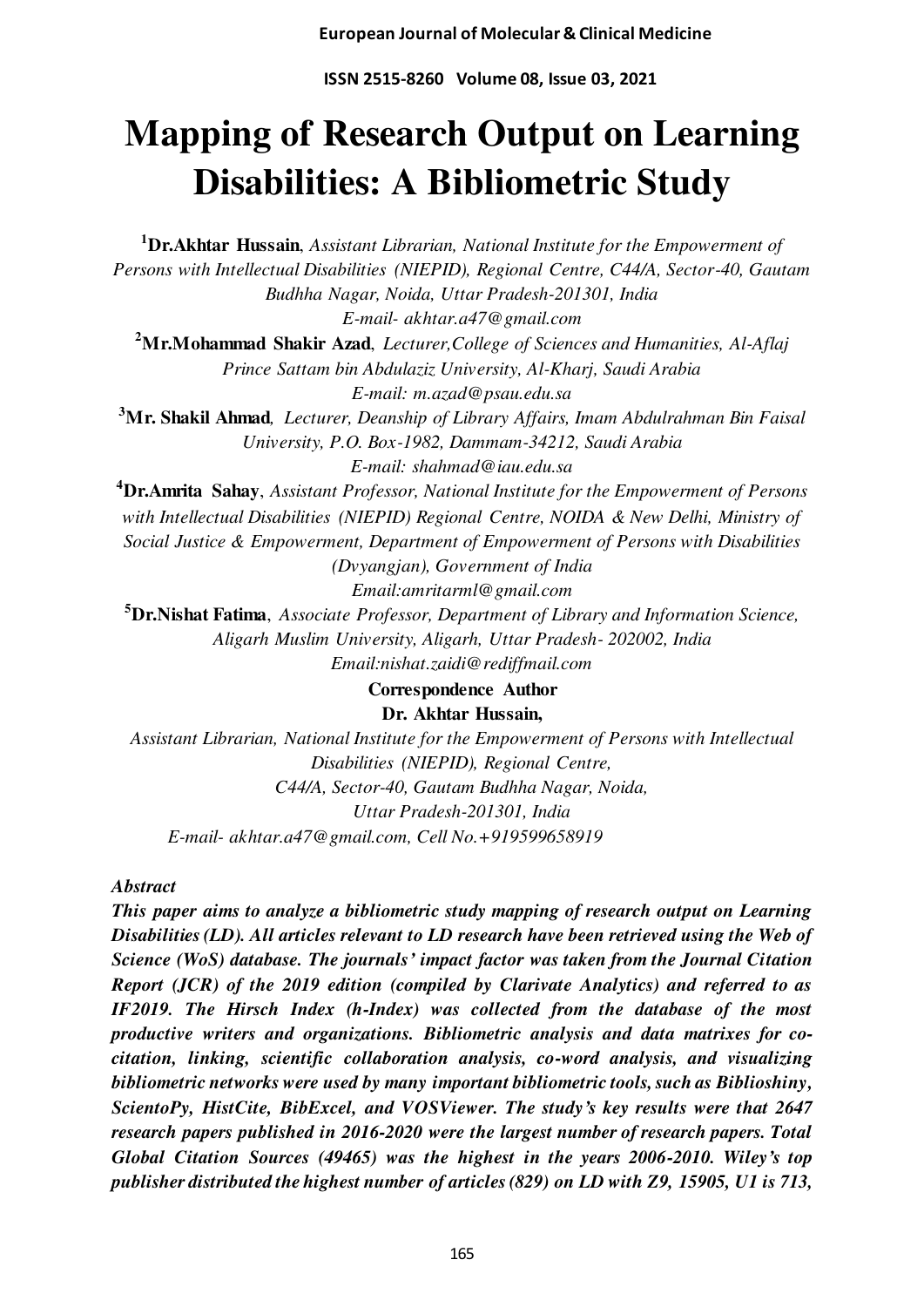### **ISSN 2515-8260 Volume 08, Issue 03, 2021**

*U2 is 10199, and the USA's highest number of citations is 15493. The most productive city in the USA was Hoboken, with 1,047 articles published. The most important papers on learning disabilities were published in the journal of learning disabilities. Keywords:Learning disabilities, LD, Learning disorder, Bibliometric study, Scientometrics* 

### **Introduction**

The term *Learning Disability (LD)*, and the concept to which it refers, is relatively new. LD was identified as a specific condition in the 1960s by a group of parents and advocates who observed unique learning styles in their children(Albrecht et al., 2006). Moreover, LD is a common term that refers to a heterogeneous category of conditions manifested by severe difficulties in developing and using listening voice, reading, writing, reasoning, or mathematical abilities. Due to the central nervous system's dysfunction, these conditions are inherent to the person and can occur during life(Learner, 1981).The LD is a decreased mental capacity and difficulty with everyday activities such as household chores, socializing, or handling money that affects people over their entire lives. Persons with learning disabilities appear to require more time and will need help acquiring new skills, intricate knowledge, and contact with others (Borg et al., 2006; Hammill et al., 1988). Kirk (1992) describes LD as a mechanism that impacts people of all ages' language and academic performance. The explanation for the issues is either neurological or emotional/compartmental illness.

Moreover, a learning disability refers to delayed development of one or more voice, language, reading, theology, writing, or arithmetic processes due to potential brain dysfunction and disruptions of the emotion and acting, not mental weakness, sensory deprivation, or cultural or educational causes. The widely accepted definition of learning disability is a cognitive, neurological, or psychological impairment that impairs the ability to learn and, in particular, impairs the communication capacity and potential of an individual to be effectively taught (Willis, 2007). Bastable et al. (2011) have discussed, "LD is an umbrella term that is used to describe an array of conditions including dyslexia dyscalculia and auditory processing disorder." Lack of memory function affects learning. This memory is critical for learning impairments such as reading handicaps, mathematical disability, and writing speech. Analysis suggests several approaches to improve children's working memory with intellectual disabilities in working memory (Malekpour et al., 2013). Persons with learning disabilities appear to require more time and will need help acquiring new skills, complex knowledge, and contact with others (Ormrod, 1997).

Cole and Eales (1917) researched the growth of literature employing bibliographical references in comparative anatomy in 1917 (Cole & Eales, 1917; Osareh, 1996). In 1969 place in the "statistical bibliography,"the renowned British scientist Allen Prichard first proposed the term"Bibliometrics."This term is used to denote the official birth of bibliometrics(Pritchard, 1969).

At present, this work has gained more and more coverage. The bibliometrics most apparent benefit is studying co-citations, regional distribution, and word frequency, enabling scholars to examine particular research fields and draw beneficial conclusions. Bibliometrics was previously commonly used in hotspots (Yeung et al., 2017a). In co-authorship (Sweileh et al., 2016). in co-citations and the growth of the fields as a whole (Merigó et al., 2017;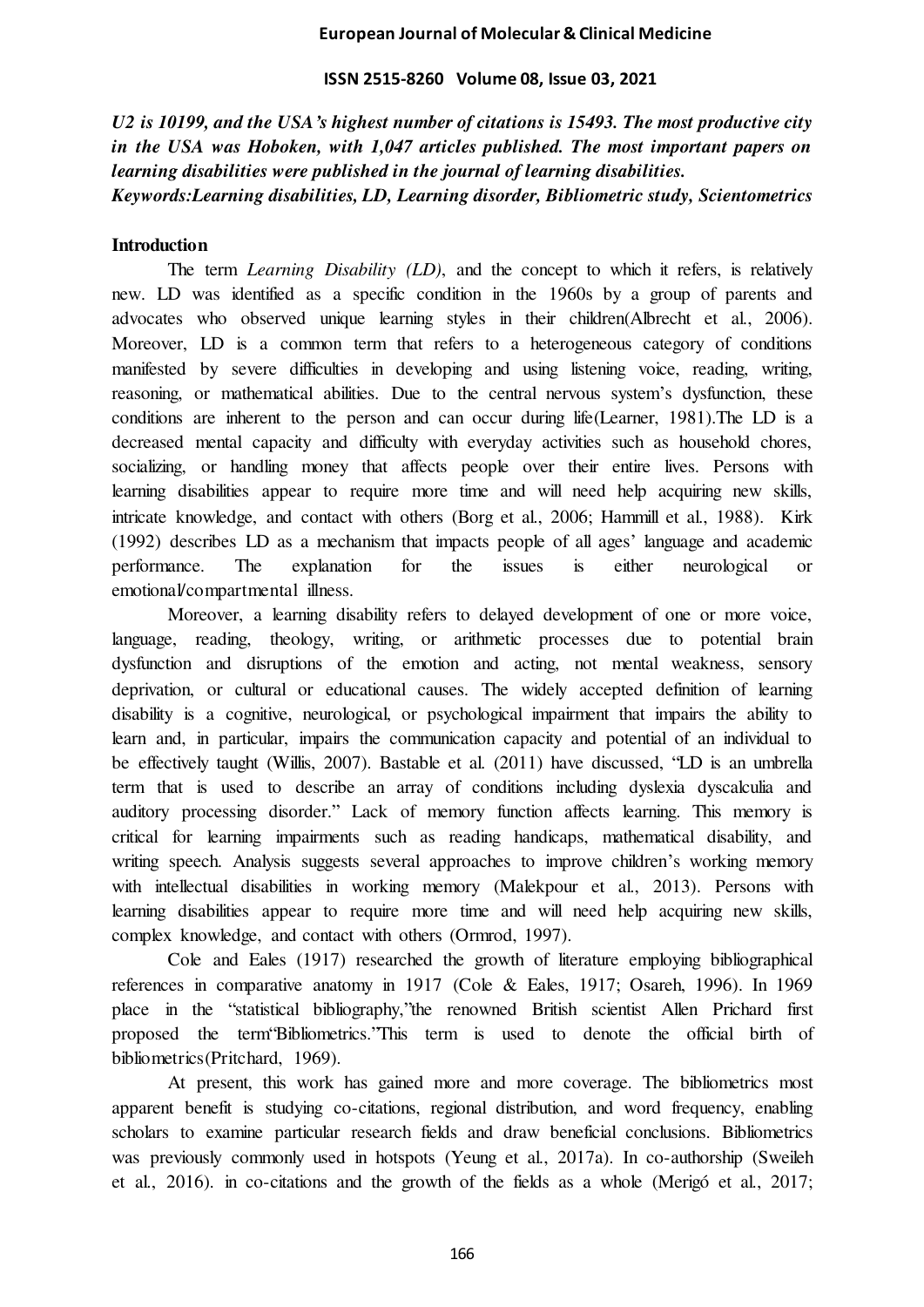### **ISSN 2515-8260 Volume 08, Issue 03, 2021**

Yeung et al., 2017b). This study's purpose mapping of research output on learning disabilities was a bibliometric analysis of 1970–2020 (50 years).

### **Review of literature**

This study presents the bibliometrics analysis of the work done in the major emerging field of LD. The overwhelming majority of the papers were in English (10417), and research in developmental disabilities was the most prolific journal in the area. The study also highlights the rise of students living with disabilities (Vijayalakshmi & Swaminathan, 2017). Between 5 and 8% of school-age children have memory or cognitive deficits in one or more mathematical domains that interfere with their ability to learn concepts or practices (Geary, 2004). Likewise, Black's (1974) study aimed to increase learning disabilities between 1962 and 1972 in reading deficiencies and learning disorders. The study of Gupta & Bhattacharya (2004)seeks to emphasize the role of bibliometric in the analysis of scientific and technological dynamics. The bibliometric instruments and techniques are studied to discuss and appreciate the dynamics of scientific fields. Hussain et al.(2020)focused the study a bibliometric review for widely cited clinical findings of the 2009–2019 research period was the key objective of the study to assess Autism Spectrum Disorders (ASDs).

Boote et al. (2015)study were aimed to summarize the literature published between 1995 and 2009 regarding public participation in health research. The study founded that 683 papers, 297 US papers, and 223 UK paper papers were listed.Hussain & Swain (2011) study found that the European Journal of Operational Research is at the forefront of the Computers in Human Behavior, followed by computer models. The USA country's productivity is far higher in the United Kingdom, Taiwan, China, and Canada than in any contributing country. Similarly, Ahmad et al., (2017) study focused on the merits of the research evaluation for different professional societies, individual scientists, and researchers. In addition to the rankings of the environmental engineering journals according to SCImago, the journal impact factor, Eigenfactor Score, and H5 in 2015, all selected journals were indexed in Institute for Scientific Information and Scopus.

Casas-Tost & Rovira-Esteva(2015)study aims to map Chinese language pedagogy from 1966 to 2013, a bibliometric analysis of the Journal of Chinese Language Teachers Association. The bibliometric study results over the past five decades on the evolution of Chinese language pedagogy. Further, Hammill (1990) attempted to identify learning disabilities during 1962to provides readers with a concise description of their current condition. Furthermore, Fernandez-Batanero et al. (2020) studyanalyses of co-words and clustering techniques are used through bibliometric maps to determine the scientific study fields. The study found that a medium-low impact index for published articles. The importance of using ICT from educational inclusion and accessibility with these students is related. Likewise, Stefanidis et al.(2018) study Investigate the bibliometric association and association of human brain entropies with learning difficulties and disabilities between electroencephalography (EEG). In the study, we use a Python tool programmable for observing bibliometric connections between EEG enterprises, learning difficulties and disabilities, and brain operation and signage. (Liu, 2013) study results showed that 1,636 papers were published in those journals during this five-year publication period. Around the same time, a total of 8,591 citations from websites were obtained for seven years. More than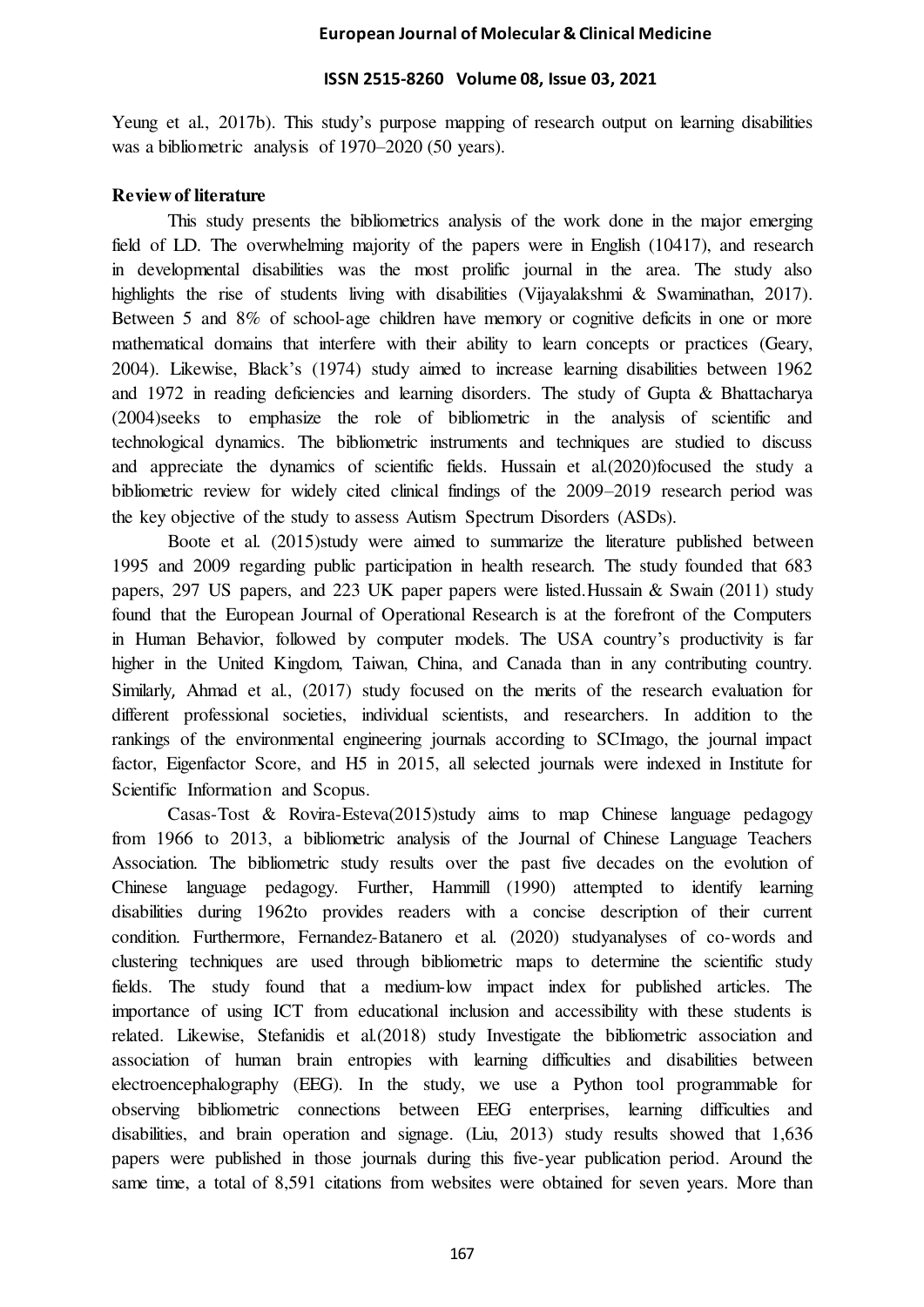### **ISSN 2515-8260 Volume 08, Issue 03, 2021**

100 citations were submitted to eight out of 17 journals. However, the number of citations received on the first Monday was the highest in D-Lib magazine was the average number of citations per article.

 Jeyanthi et al.(2015)found that the maximum number of records (3606), followed by 2755 in 2012 and 2586 in 2011, were released in 2013. 87.4% of the journals, 1.25% of the news stories, 0.59% of the reviews, 0.45% of the news articles, and 0.24% of news articles. The US contributed to the most significant number of study documents.Dai et al. (2019)study focused on the 185/10,000 children from the Asian community in the Peninsula. Older mothers or fathers were substantially higher in ASD cases than in those without ASD than in premature births, preterm births, birth weights  $\leq$  2 kg, infection during pregnancy, fetal therapy, perinatal asphyxia, jaundice pathology, hypoxic-ischemic encephalopathy, or gestational diabetes. The prevalence rates of ASD diagnoses between urban and rural areas were not substantially different.Moreover, the plurality of research publications originated in the USA (31.67 percent) and the most active institution was the University of Hong Kong. The latest coronavirus outbreak led to a large number of fatalities and forced the citizens of the Chinese Wuhan Province to stay confined at home. Virology is an area of CoViD-19 and the majority of papers are published in journals on virus science(Ram, 2020). Similarly, Sweileh et al. (2016) study highlight that most of these papers are published with  $48,416$ citations and an average citation of 23.59 citations per paper in the Journal of Autism and Developmental Disorders. The most frequently published countries included the United States (n = 198594; 46.48%), the UK (n = 2430, 13.14%) and Canada (n = 1077; 5.8%). 30.18 percent of the papers published by the top ten productive countries were produced internationally. In various publications and complete citations, King's College London (UK) placed first. US academics and research institutions dominated the top ten list of productive institutions.Also, Berk(1983) study aims to study and analyze toward and definition of learning disabilities progress or regress. Likewise, Zhu & Guan (2013)study goal was to conduct bibliometric research on creating service innovation based on complex network analysis. In the bibliographic area 'Title,' we searched related publications with the terms' service innovation' and 'new service development' and 437 papers after data cleaning. Four hundred thirty-seven papers have 381 keywords, 734 authors, and 48 categories after data normalization. Another study result shows that scientific papers were rocked over the last decade (2003-2012) every year. The USA is leading biofuels and partnering mainly with China, UK, Canada, and South Korea as other active countries. In general, more citations have been issued in international collaborative publications than in individual countries (Yaoyang & Boeing, 2013).Furthermore,Hussain& Fatima (2011) study analyzed that most of the publications were contributed by single authors. Bibliometric analyses were the technique used in this research, and it helps to analyze the bibliographic attributes during the five years 2006-2010 of papers published in the IFLA Journal.

Moreover, Zhang et al. (2017)study aims to provide insights into further studies in this area by thoroughly analyzing and delineating the history and status of digital innovation research.US displays a declining trend; its activity index (AI) and attractive index (AAI) scores have been lower than the world average since 2012. The study of the Co-Citation Network illustrates the evolution of this area of science. Likewise, Hussain & Fatima(2010)study found that 44 articles (70.97%) by academic/research institutes associated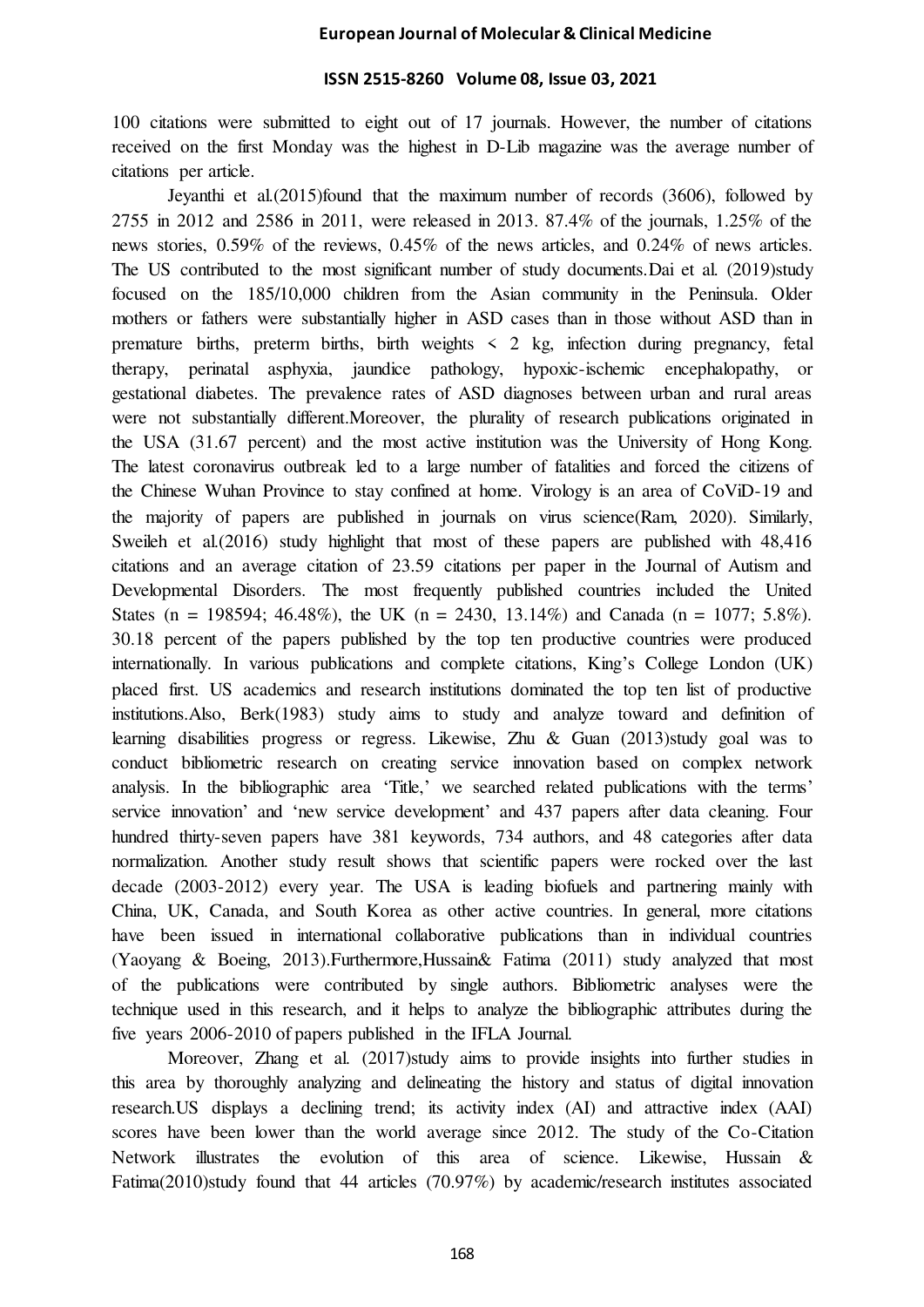### **ISSN 2515-8260 Volume 08, Issue 03, 2021**

authors. The year 2007 exhibited the maximum number of contributions to Chinese Librarianship: An International Electronic Journal.The purpose of the study conducted by Waheed et al. (2018)was to revealthe research was a bibliometric view of learning analytics' nature. Apparently, in 2011 the learning analysis field was instantiated; no substantial research activities can be foundedbefore this date. The temporal development suggests that students, teachers, higher education institutions, and the learning cycle seem to be critical elements in the area. The study of Traynor et al. (2001)attempts to linkthe numbers of funding sources per document and the numbers of authors per report. In articles concerned with theory and models, 'profession, technical problems,' and nurse education, the journal appreciation factor was strongest. It was noticed that foreign financing organizations were more likely to regard subjects as targets in operation. This bibliometric review has provided an overview of the UK nursing literature published. The effect of the current financial benefits for nursing study affecting Britain can be illustrated by a bibliometric review of a more recent treatment performance era. Similarly, Akhtar et al. (2011)data indicated that the authors contributed 139 papers 3 and 4 times. Eight hundred sixty-nine papers written in the Electronic Library Journal between 2000 and 2010 have contributed 1 and 2 times.Hussain et al. (2020) focused the study a bibliometric review for widely cited clinical findings of the 2009–2019 research period was the key objective of the study to assess Autism Spectrum Disorders (ASDs).

Furthermore, Li et al.(2018) study found that the first bibliometric analysis in the field of severe traumatic brain injury. On average, the top 100 articles were cited 326.4 times per paper. The Journal of Neurosurgery has published many of the top 100 papers (9 out of 100). American authors wrote the majority (67%) of the most cited articles. Likewise, Santhakumar et al.'s(2020)study found that the overall average for each paper was 10.89, and the university's h-index was 65 during the report. The university produces more documents in chemistry, and that researchers prefer to publish their research results in UK journals. More, Yadav et al. (2020) study show that the research result is an average of 18.93 articles annually. K. Sahoo is the most successful author, published 25 books. The state-of-the-art Science journal with 16 publications was the top ranking. The subject of biological science 54, and research article 230, a preferred analysis by Mizoram University scientists from 2004 to 2017, were published in the highest numbers. Finally,Gupta et al. (2011)study found that India ranks 12th out of the 20 top countries and has a world share in the publication (2.07%) that is higher than Brazil (1.74%) but lower than China (2.24%) and South Africa (2.52%). This study analyzed India's research performance in AIDS/HIV during 1999–2008. India's annual publication's average rise is above Brazil, but below China's and South African's. Yet India is less than other developing countries in the top 20 in international joint publications.

### **Purpose of the Present Study**

In the present study, we examined patterns of responses for extracting the Web of Science database. We posed some important questions: (1) What are publishing trends in LD from 1970-2020? (2) What are the preferred journals of researchers? (3) What are the most productive countries, organizations, and authors? (4) What are the authorship and collaborative patterns of researchLD? And (5) What are frequently used keywords in LD?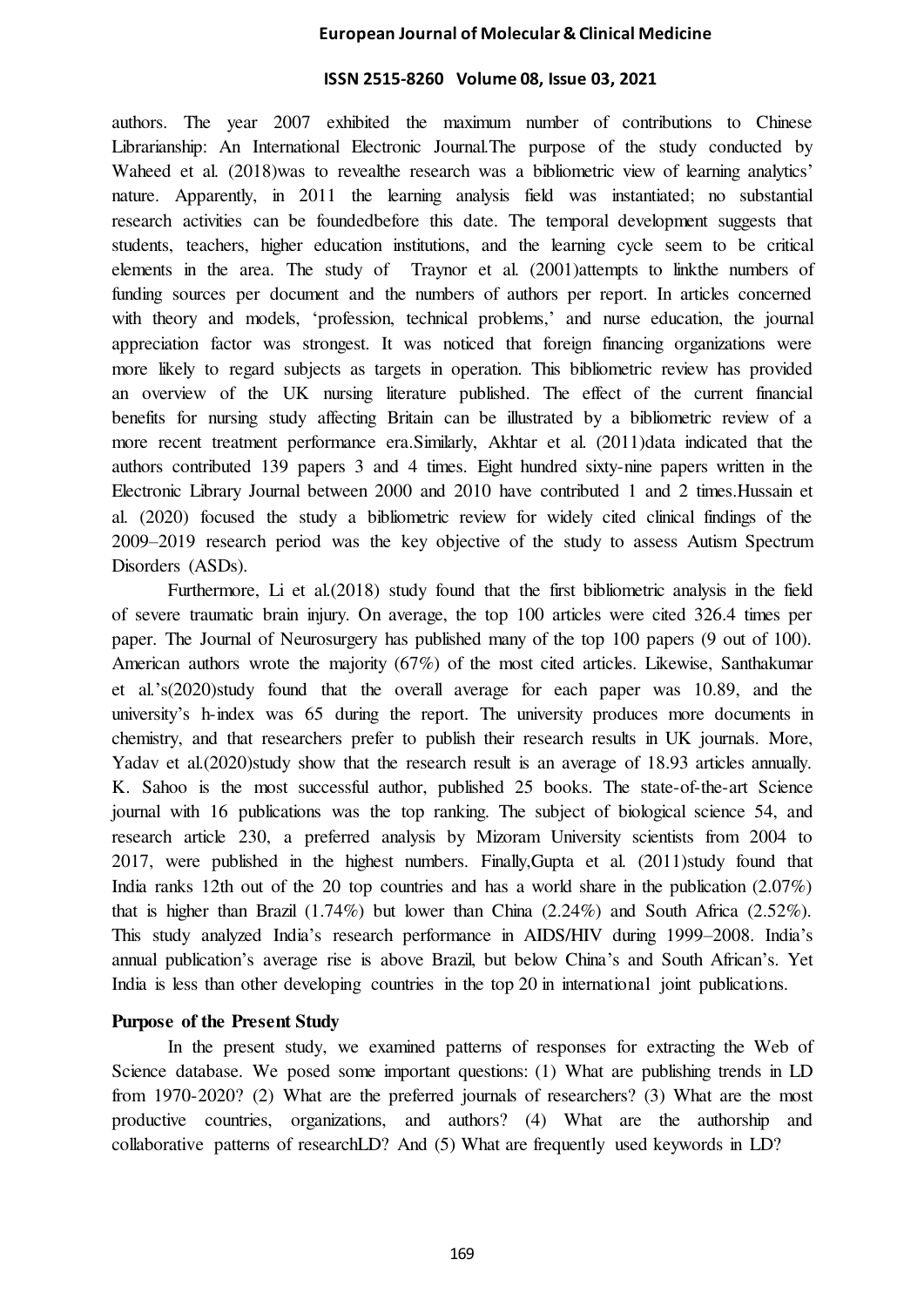### **ISSN 2515-8260 Volume 08, Issue 03, 2021**

### **Materials and Methods**

A search was carried out in the Web of Science (WoS) database to get an overall picture of the learning disabilities publications. The query of Searching is TS= ("Learning disability" OR "learning disorder\*" OR "learning difficulty" or "Learning difficulties" OR "Developmental, academic disorder" OR "Nonverbal learning disorder" OR "Developmental disorder of scholastic skills" OR "Knowledge acquisition disability" OR "Learning disability NOS" OR "Learning disorder NOS") dated 12 April 2020.

First search results: 9,610 carried out from Web of Science Core Collection. We searched for TS= ("Learning disability" OR "learning disorder\*" OR "learning difficulty" or "Learning difficulties" OR "Developmental, academic disorder" OR "Nonverbal learning disorder" OR "Developmental disorder of scholastic skills" OR "Knowledge acquisition disability" OR "Learning disability NOS" OR "Learning disorder NOS"). DOCUMENT TYPES refined us: (ARTICLE OR EDITORIAL MATERIAL OR PROCEEDINGS PAPER OR REVIEW OR BOOK REVIEW OR BOOK CHAPTER) AND [excluding] DOCUMENT TYPES: (BOOK REVIEW OR EARLY ACCESS OR DATA PAPER OR RETRACTED PUBLICATION). Timespan: 1970-2020. Indexes: SCI-EXPANDED, SSCI, A&HCI, CPCI-S, CPCI-SSH, ESCI, CCR-EXPANDED, IC.

We were refined Results: 9,530 from WoS database core collection. We searched for TS= ("Learning disability" OR "learning disorder\*" OR "learning difficulty" or "Learning difficulties" OR "Developmental, academic disorder" OR "Nonverbal learning disorder" OR "Developmental disorder of scholastic skills" OR "Knowledge acquisition disability" OR "Learning disability NOS" OR "Learning disorder NOS"). DOCUMENT TYPES refined us: (ARTICLE OR EDITORIAL MATERIAL OR PROCEEDINGS PAPER OR REVIEW OR BOOK REVIEW OR BOOK CHAPTER ) AND [excluding] DOCUMENT TYPES: ( BOOK REVIEW OR EARLY ACCESS OR DATA PAPER OR RETRACTED PUBLICATION ) AND PUBLICATION YEARS: ( 2020 OR 2002 OR 1984 OR 2019 OR 2001 OR 1983 OR 2018 OR 2000 OR 1982 OR 2017 OR 1999 OR 1981 OR 2016 OR 1998 OR 1980 OR 2015 OR 1997 OR 1979 OR 2014 OR 1996 OR 1978 OR 2013 OR 1995 OR 1977 OR 2012 OR 1994 OR 1976 OR 2011 OR 1993 OR 1975 OR 2010 OR 1992 OR 1974 OR 2009 OR 1991 OR 1973 OR 2008 OR 1990 OR 1972 OR 2007 OR 1989 OR 1971 OR 2006 OR 1988 OR 1970 OR 2005 OR 1987 OR 2004 OR 1986 OR 2003 OR 1985).

Though we downloaded 9526 records, the number of files might change since, by the time more articles are published. All document types: Article (7619) was the most frequent form of publication, followed by Proceeding paper (765), Review (659), Editorial material (250); Article; Proceedings Paper (217), Article; Book Chapter was contributing (2). And review; Book chapter (14) was selected.

Bibliometric tools such as Biblioshiny, ScientoPy, HistCite, BibExcel, and VOSViewer have been used to perform bibliometric analysis and build data matrixes for cocitation, coupling, scientific collaboration analysis, and co-word analysis.

### **Results**

### *Year-wise distribution*

Table & Figure 1 show the distribution of research articles on learning disabilities published in journals from 1970-2020. A total of 9526 research articles was published during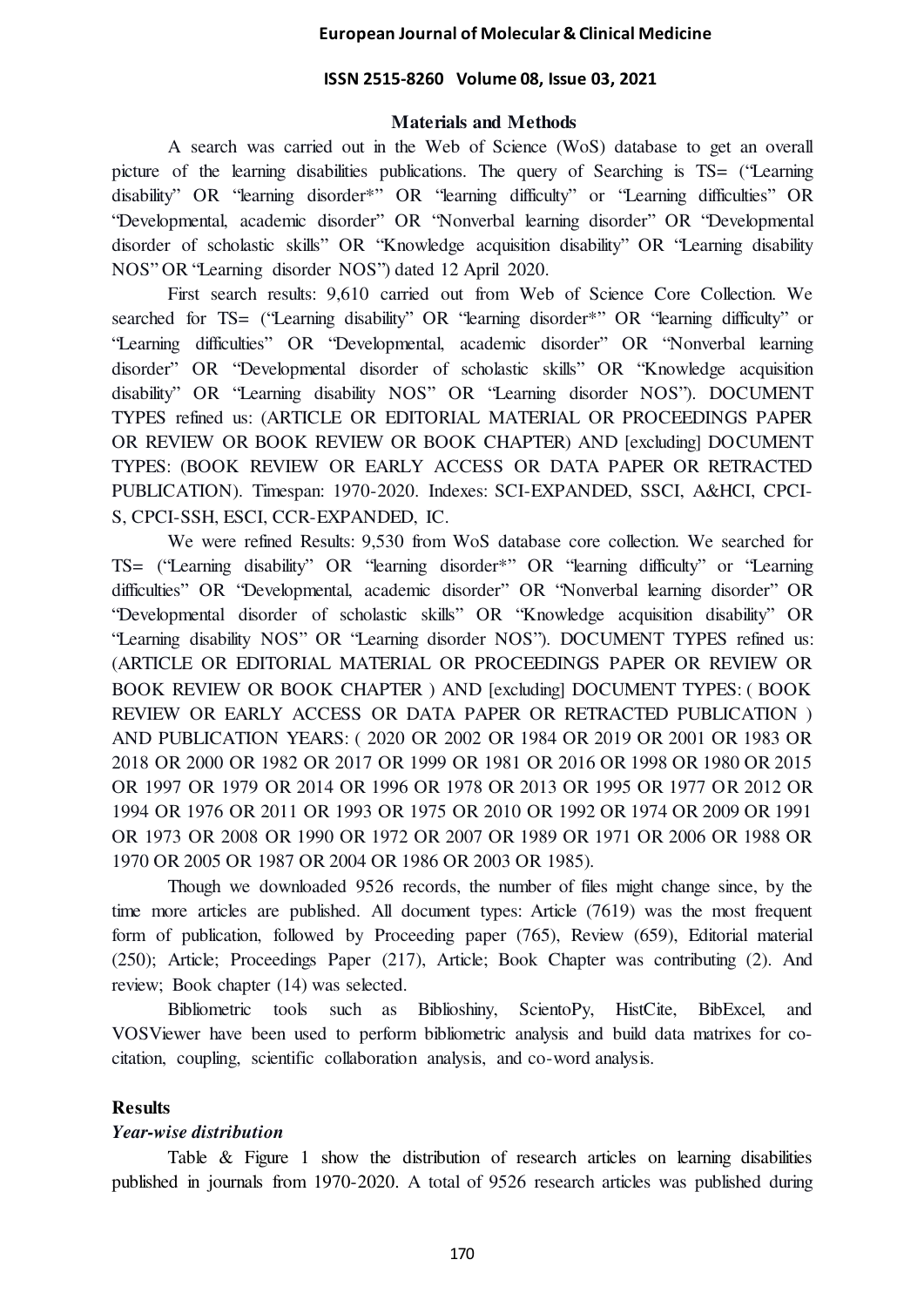### **ISSN 2515-8260 Volume 08, Issue 03, 2021**

this period of these years. Out of  $2547$  articles, the highest number of research articles (TP = 2647) was published in the year 2016-2020, followed by 2011-2015 with 2309 Table 1 and Figure 1 shows the distribution of research articles on learning disabilities published in journals during the period 1970-2020.articles were published in the year 1976-1980 with 82 articles. The Total Global Citation Sources (49465) was highest in 2006-2010, followed by Total Global Citation Sources (44657) higher in the year 2001-2005. They were further followed by TC (36412) in the year 1996-2000.

| Year                                                    | <b>TP</b> | <b>TC</b> |
|---------------------------------------------------------|-----------|-----------|
| 1970-1975                                               | 96        | 866       |
| 1976-1980                                               | 82        | 705       |
| 1981-1985                                               | 123       | 2151      |
| 1986-1990                                               | 115       | 1828      |
| 1991-1995                                               | 527       | 16484     |
| 1996-2000                                               | 965       | 36412     |
| 2001-2005                                               | 1069      | 44657     |
| 2006-2010                                               | 1597      | 49465     |
| 2011-2015                                               | 2309      | 34457     |
| 2016-2020                                               | 2647      | 8549      |
| <i>Note</i> . TP= Total Publication, TC= Total Citation |           |           |

**Table 1.Year-wise distribution**



**Fig. 1.Year-wise distributiondocument types**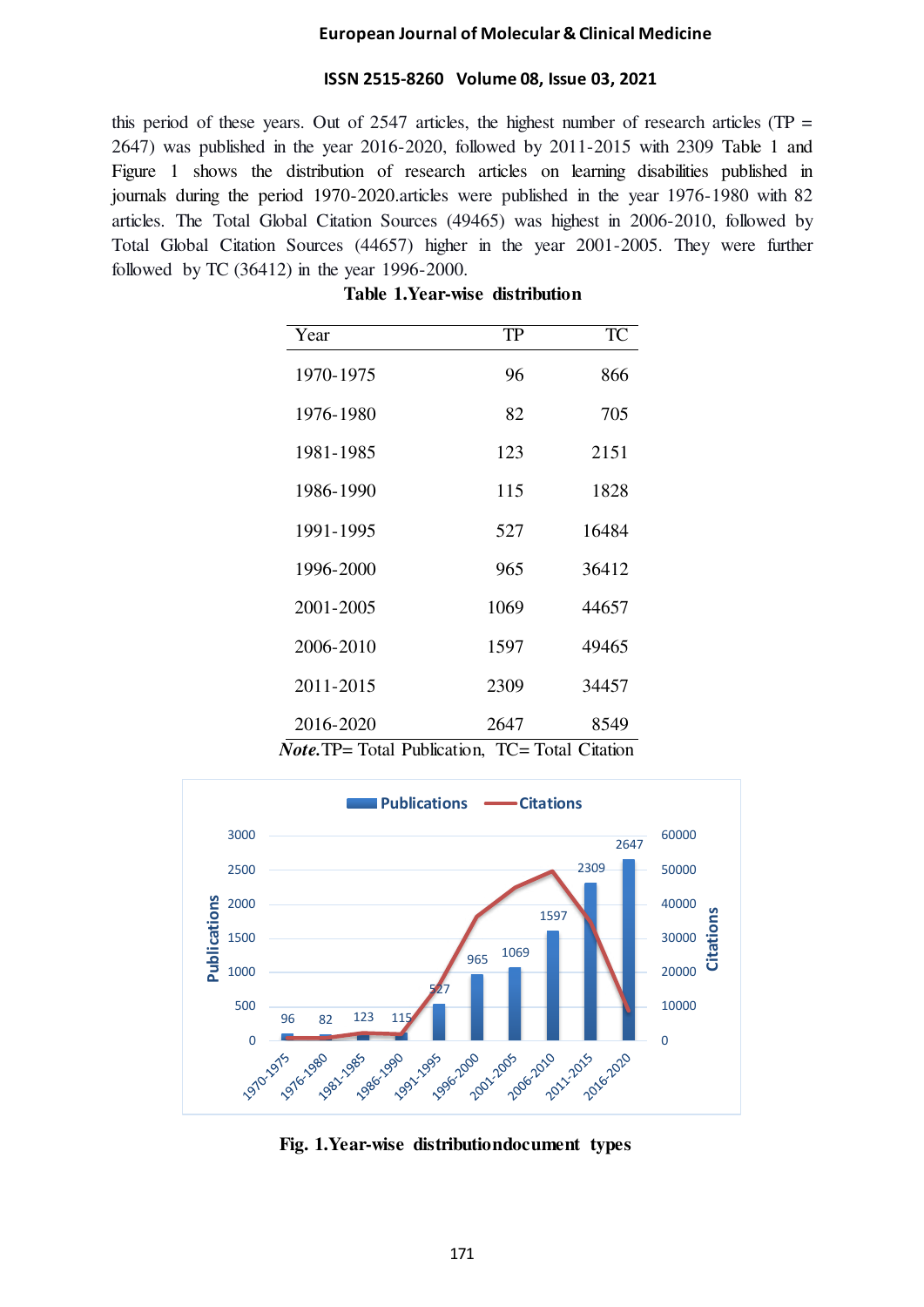**ISSN 2515-8260 Volume 08, Issue 03, 2021** 

# *Document types*

Table 2 shows that a total of 9526 documents met the selection criteria. Seven document types were found in these 9526 publications, article (7619) was the most frequent form of publication, followed by Proceeding paper (765), Review (659), Editorial material (250); Article; Proceedings Paper (217), Article; Book Chapter was contributing (14). And review; Book chapter (14). The most frequent documents like the article were Web of Science core collection total citation (161897) with Z9 (165926). Usage count (Last 180 Days) (4835), Total usage count (Since 2013) (77227).

| <b>Table 2: Documents type</b> |                |           |           |                |                |  |
|--------------------------------|----------------|-----------|-----------|----------------|----------------|--|
| DT                             | <b>TP</b>      | <b>Z9</b> | <b>TC</b> | U <sub>1</sub> | U <sub>2</sub> |  |
| Article                        | 7619           | 165926    | 161897    | 4835           | 77227          |  |
| Proceedings paper              | 765            | 1528      | 1475      | 225            | 1996           |  |
| Review                         | 659            | 24124     | 23397     | 623            | 11593          |  |
| Editorial material             | 250            | 1291      | 1270      | 47             | 1180           |  |
| Article; Proceedings paper     | 217            | 7626      | 7443      | 54             | 1565           |  |
| Article; Book chapter          | 14             | 43        | 42        | 19             | 70             |  |
| Review; Book chapter           | $\overline{2}$ | 28        | 28        | 9              | 53             |  |

*Note.* DT= Documents type, TP=Total Publication, Z9=Total Times Cited Count, TC=Total Citation, U1= Usage Count (Last 180 Days), U2= Usage Count (Since 2013)

# *Source-wise*

Source-wise distribution, as presented in Table 3. Journal of Learning Disabilities  $(IF<sub>2018</sub>=2.341)$  published the highest number of articles (282) on LD with Z9 is 8338, TU1 is 186, TU2 is 3142, and the highest number of citations is 8173, followed by the Journal of Intellectual Disability Research (IF=1.941) with a total article published 187, the total citation is 5961, Z9 is 6010, U1 is 69, U2 is 2353. The third most productive publication source was the British Journal of Learning Disabilities ( $IF<sub>2018</sub>=0.5$ ) with 184 articles and total citation 863, Z9 is 868, U1 is 92, and U2 is 2115. Disability  $\&$  Society (IF=1.613) published a total of articles 173 (with Z9=3475, U1=34, U2=1199 with a total citation is 3463. There were small numbers of articles published American Journal of Medical Genetics Part A(IF=2.197) with 92 articles, Z9 is 1992, U1 is 17, U2 is 378 with 1863 citations; furthermore, Tizard Learning Disability Review is 79, Z9 is 79, U1 is 33, U2 is 276 with 79 citations.

|  |  |  |  | Table 3: Source-wise distribution |  |
|--|--|--|--|-----------------------------------|--|
|--|--|--|--|-----------------------------------|--|

| Name of Journal     | Publisher    | Country TP. Z9 |                              | TC. U1 | U2 | $\rm{IF}_{2018}$ |
|---------------------|--------------|----------------|------------------------------|--------|----|------------------|
| Journal of Learning | SAGE         | <b>USA</b>     | 282 8338 8173 186 3142 2.341 |        |    |                  |
| <b>Disabilities</b> | Publications |                |                              |        |    |                  |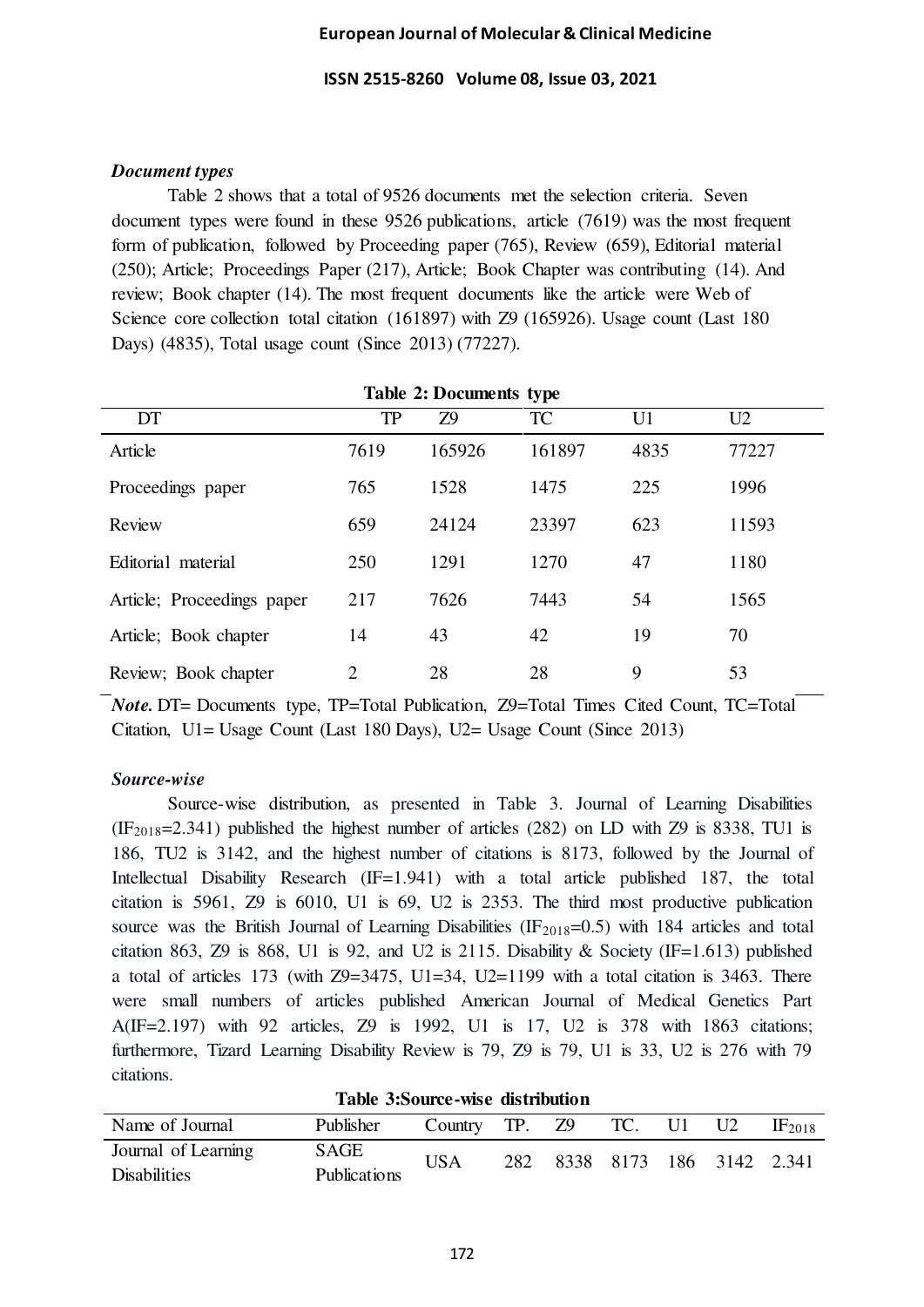**ISSN 2515-8260 Volume 08, Issue 03, 2021** 

| Journal of Intellectual<br>Disability Research                        | <b>Blackwell</b><br>Publishing<br>Inc. | <b>UK</b>  | 187 | 6010 | 5961 | 69  | 2353 | 1.941 |
|-----------------------------------------------------------------------|----------------------------------------|------------|-----|------|------|-----|------|-------|
| British Journal of<br>Learning Disabilities                           | <b>Blackwell</b><br>Publishing<br>Inc. | <b>UK</b>  | 184 | 868  | 863  | 92  | 2115 | 0.5   |
| Disability & Society                                                  | Carfax<br>Publishing<br>Ltd.           | <b>UK</b>  | 173 | 3475 | 3463 | 34  | 1199 | 1.613 |
| Developmental<br>Medicine and Child<br>Neurology                      | Wiley-<br><b>Blackwell</b>             | <b>USA</b> | 137 | 5964 | 5777 | 30  | 915  | 3.532 |
| Journal of Applied<br>Research in Intellectual<br><b>Disabilities</b> | <b>Blackwell</b><br>Publishing<br>Inc. | <b>UK</b>  | 122 | 2141 | 2127 | 73  | 1384 | 1.769 |
| Research in<br>Developmental<br><b>Disabilities</b>                   | Elsevier<br>Ltd.                       | <b>UK</b>  | 113 | 2397 | 2360 | 127 | 2423 | 1.872 |
| Learning Disability<br>Quarterly                                      | <b>SAGE</b><br>Publications            | <b>USA</b> | 101 | 1352 | 1340 | 45  | 793  | 1.525 |
| American Journal of<br>Medical Genetics Part A                        | Wiley-Liss<br>Inc                      | <b>USA</b> | 92  | 1952 | 1863 | 17  | 378  | 2.197 |
| <b>Tizard</b> Learning<br>Disability Review                           | Emerald<br>Group<br>Publishing<br>Ltd. | <b>UK</b>  | 79  | 79   | 79   | 33  | 276  | N/A   |

*Note.* TP=Total Publication, Z9=Total Times Cited Count, TC=Total Citation, U1= Usage Count (Last 180 Days), U2=Usage Count (Since 2013), IF=Impact Factor

# *Top publisher*

The top publisher presented in Table 4, Wiley, published the highest number of articles (829) on LD with Z9 is 15905, U1 is 713, U2 is 10199, and the highest number of citations are 15493 in the USA, followed by Routledge Journals, Taylor & Francis Ltd with a total published article of 520, the total number of citations is 6263, Z9 is 6360, U1 is 460, U2 is 6903 in the UK. With its 480 papers and complete citation, the third-most active publisher Sage Publications Inc. (the USA is 10308, 10496 is Z9, 465 is TU1, 7134 is TU2). The 130 papers of Elsevier Science (USA) are 4007, 4124 are Z9, 80 U1, and 2076 are U2, and U2 is 4007.

|       | Table 4: Top publisher |     |    |                 |       |
|-------|------------------------|-----|----|-----------------|-------|
| PU    | Country                | TP  | 79 |                 |       |
| Wiley | USA                    | 829 |    | 15905 15493 713 | 10199 |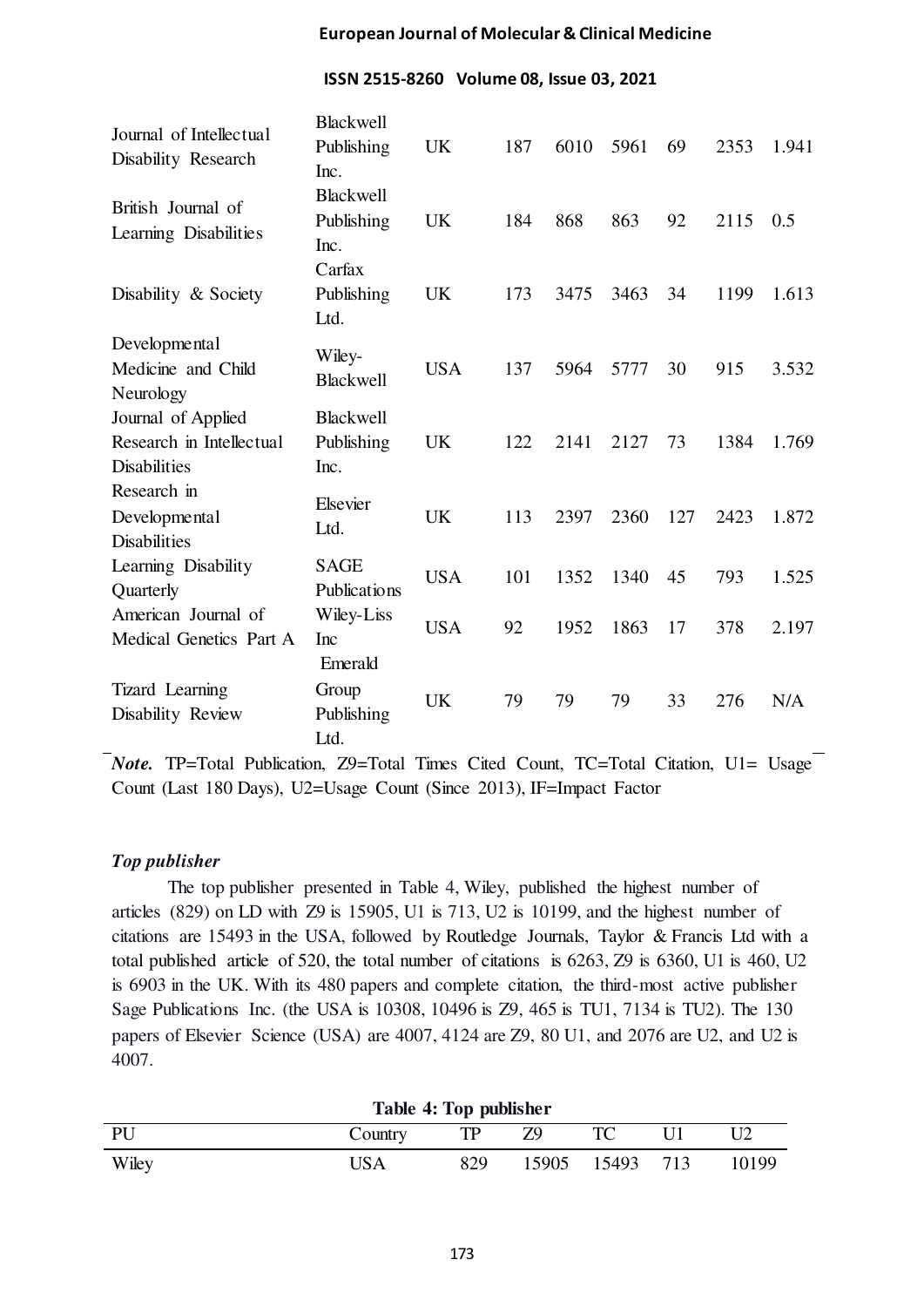### **ISSN 2515-8260 Volume 08, Issue 03, 2021**

| Routledge Journals, Taylor<br>& Francis Ltd | UK                 | 520 | 6360  | 6263  | 460 | 6903 |
|---------------------------------------------|--------------------|-----|-------|-------|-----|------|
| Sage Publications Inc                       | <b>USA</b>         | 480 | 10496 | 10308 | 465 | 7134 |
| Pergamon-Elsevier Science<br>Ltd            | <b>UK</b>          | 325 | 9185  | 8973  | 298 | 5682 |
| Wiley-Blackwell                             | <b>USA</b>         | 295 | 5633  | 5491  | 123 | 3901 |
| Elsevier Science BV                         | <b>Netherlands</b> | 261 | 4828  | 4662  | 116 | 2443 |
| Springer                                    | Germany            | 241 | 3283  | 3191  | 180 | 3133 |
| Lippincott Williams &<br>Wilkins            | <b>USA</b>         | 222 | 5634  | 5449  | 128 | 2139 |
| Emerald Group Publishing<br>Ltd             | <b>UK</b>          | 184 | 222   | 221   | 108 | 698  |
| Pro-Ed Inc                                  | <b>USA</b>         | 171 | 4068  | 3992  | 26  | 702  |
| Cambridge University Press                  | <b>UK</b>          | 165 | 7266  | 7148  | 76  | 1575 |
| Elsevier Science Inc                        | <b>Netherlands</b> | 154 | 8061  | 7825  | 159 | 2741 |
| Sage Publications Ltd                       | <b>USA</b>         | 138 | 1905  | 1878  | 83  | 1493 |
| <b>IEEE</b>                                 | <b>USA</b>         | 133 | 150   | 149   | 55  | 247  |
| Academic Press Inc Elsevier<br>Science      | <b>USA</b>         | 130 | 4124  | 4007  | 80  | 2076 |

*Note.* PU=Publication Type, TP=Total Publication, Z9=Total Times Cited Count, TC=Total Citation, U1= Usage Count (Last 180 Days), U2= Usage Count (Since 2013)

# *Top cities-wise productive authors*

The cities with the greatest contribution to the field of LD over 15 years are presented in Table 5. Cities of affiliation of authors are used to establish the sources of papers, and the first author's contributions are known to be the key author (Ho, 2014; Riesenberg et al., 1990). Hoboken in the USA was the most productive city, with 1,047 articles, followed by New York in the USA (875) and Oxford in the UK (798) ranked 1-3. In addition to London in the UK (798), Abingdon in the UK (671), Thousand Oaks in the USA (479), Philadelphia in the USA (354), Amsterdam in the Netherlands (338), the number of publications ranked among the top 15 cities. The authors from New York City in the USA had the highest number of citations (about 27072), followed by Oxford,which had the second-highest number of citations (22614). Further, Hoboken had the third-highest number of citations (20306) ranked among the top 15 cities. Nevertheless, the highest usage count  $(U1 = 814; U2 = 13184)$ , followed up by Oxford (U1 = 597; U2 = 9953); and New York (U1 = 583; U2 = 9227) in Hoboken City is the highest usage count (last 180 days) and usage count (since 2013).

|             |         |     | Table 5: Top cities-wise productive authors |                                |
|-------------|---------|-----|---------------------------------------------|--------------------------------|
| PI (Cities) | Country | TP. | TC.                                         | U <sub>2</sub> (Since<br>2013) |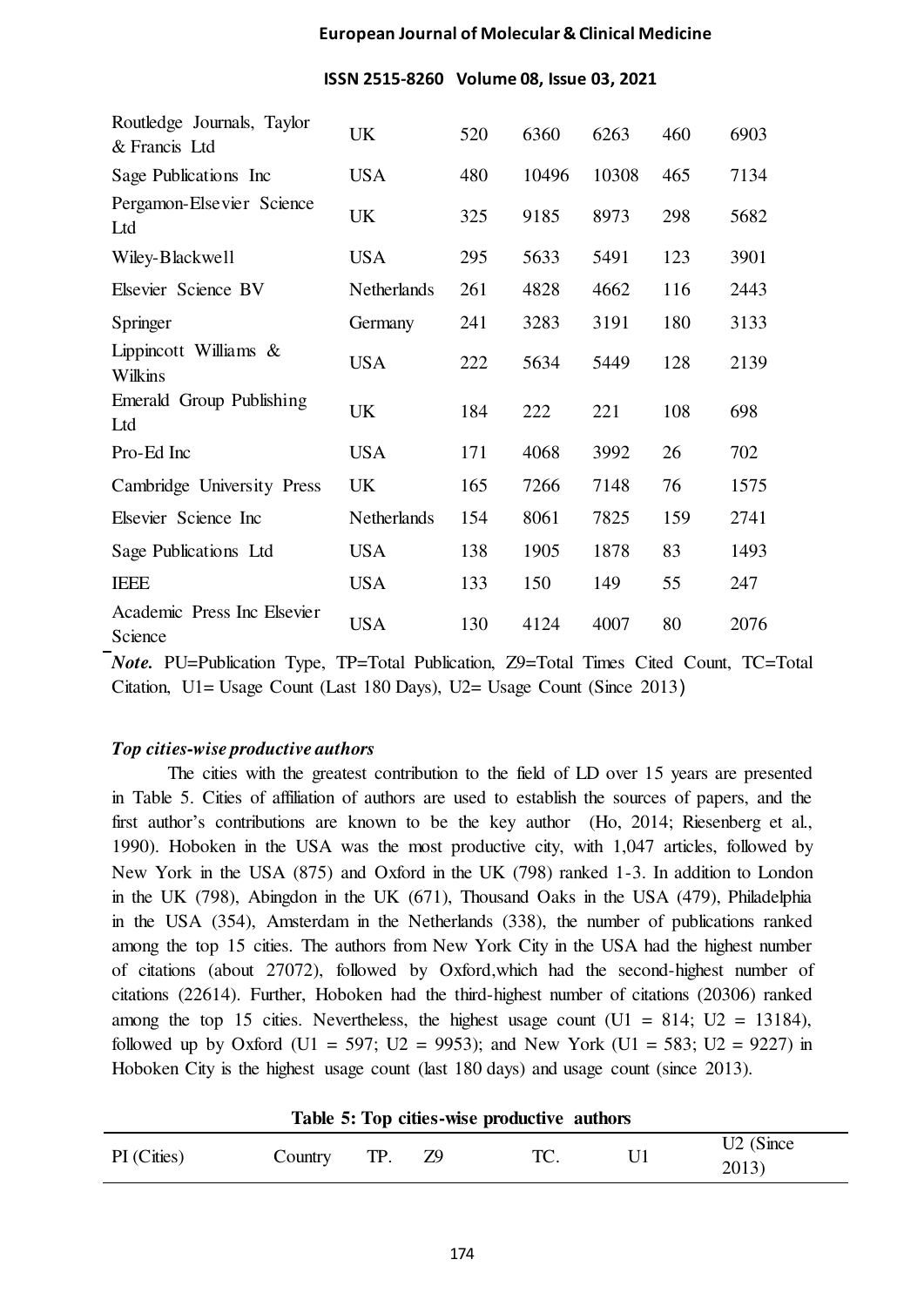| ISSN 2515-8260 Volume 08, Issue 03, 2021 |  |  |  |
|------------------------------------------|--|--|--|
|------------------------------------------|--|--|--|

| Hoboken          | <b>USA</b>  | 1047 | 20848 | 20306 | 814 | 13184 |
|------------------|-------------|------|-------|-------|-----|-------|
| New York         | <b>USA</b>  | 875  | 27761 | 27071 | 583 | 9227  |
| Oxford           | UK          | 798  | 23094 | 22614 | 597 | 9953  |
| London           | <b>UK</b>   | 701  | 18618 | 18164 | 430 | 5977  |
| Abingdon         | UK          | 671  | 8972  | 8834  | 526 | 8107  |
| Thousand Oaks    | <b>USA</b>  | 479  | 10490 | 10302 | 465 | 7130  |
| Philadelphia     | <b>USA</b>  | 354  | 8590  | 8320  | 175 | 3339  |
| Amsterdam        | Netherlands | 338  | 5838  | 5632  | 194 | 3224  |
| Washington       | <b>USA</b>  | 193  | 11766 | 11485 | 183 | 3412  |
| Bingley          | UK          | 185  | 259   | 257   | 110 | 733   |
| Austin           | <b>USA</b>  | 173  | 4069  | 3993  | 26  | 703   |
| San Diego        | <b>USA</b>  | 158  | 5931  | 5762  | 91  | 2328  |
| Malden           | <b>USA</b>  | 149  | 4535  | 4432  | 55  | 1913  |
| Valencia         | Spain       | 113  | 9     | 9     | 43  | 297   |
| <b>Barcelona</b> | Spain       | 81   | 310   | 276   | 23  | 546   |

*Note.* PI=Publisher City, TP=Total Publication, Z9=Total Times Cited Count, TC=Total Citation, U1=Usage Count (Last 180 Days), U2=Usage Count (Since 2013)

# *Top documents*

The top documents presented in Table 6 shows that the top paper received the highest total number of times cited (Z9 = 1113) were *Domorbidity of attention-deficit hyperactivity disorder with conduct, depressive, anxiety, and other disorders* by Biederman J; Newcorn J; Sprich S, published (SO) by American Journal of Psychiatry with the science core collection times cited count (TC = 1099), usage count (Last 180 Days) is (U1 = 5), usage count (since 2013) is (U2 = 259). The second-highest total times cited count (Z9 = 875) was *Prader-Willi syndrome - consensus diagnostic-criteria* by Holm VA; Cassidy SB; Butler MG; Hanchett JM; Greenswag LR; Whitman BY; Greenberg F, published in Pediatrics journal with TC = 833, U1 = 3 and U2 = 53. The third-highest total times cited count (Z9 = 814) was *Lefthandedness - association with immune disease, migraine, and developmental learning disorde*r by Geschwind N; Behan P, published in Proceedings of the National Academy of Sciences of the United States of America-Biological Sciences with  $TC = 809$ ,  $UI = 0$  and  $U2$  $= 40.$ 

The most usage count article (last 180 days) was *Trends in the prevalence of developmental disabilities in USchildren, 1997-2008* and was authored by Boyle CA; Boulet S; Schieve LA; Cohen RA; Blumberg SJ; Yeargin-Allsopp M; Nogle Visser S; Kogan MD, that is,  $(U1 = 7)$ . The small numbers of documents received the total times cited count  $(Z9 =$ 547) was the *relationship between concussion and neuropsychological performance in college football players* by Collins MW; Grindel SH; Lovell MR; Dede DE; Moser DJ;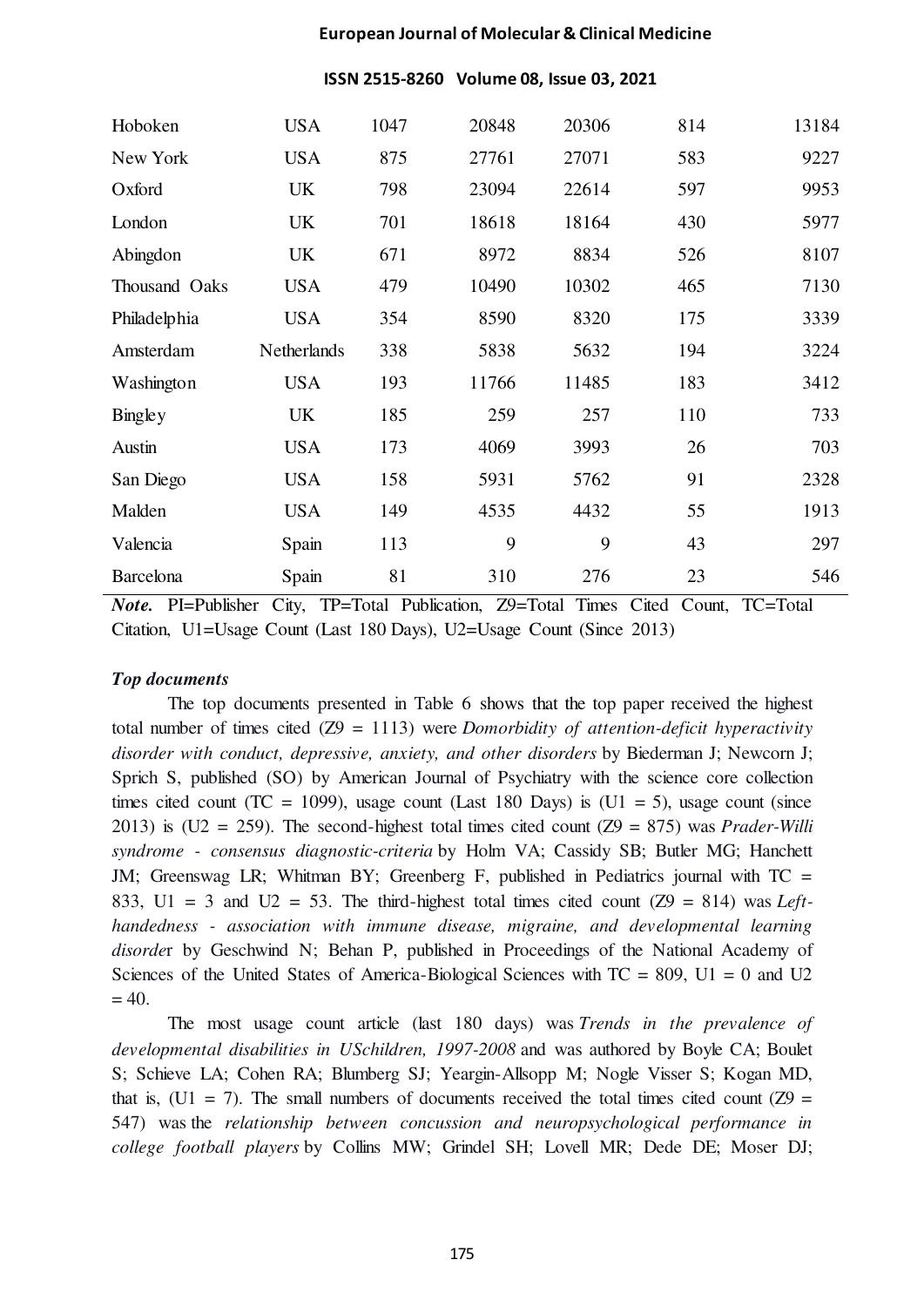# **ISSN 2515-8260 Volume 08, Issue 03, 2021**

Phalin BR; S; Wasik M; Cordry D; Daugherty MK; Sears SF; Nicolette G; Indelicato P; Mckeag DB and published Jama-Journal of the American Medical Association.

|                                                                                                                               |                                                                                                           | Table 6: Top documents                                                                                                    |           |      |                |                |
|-------------------------------------------------------------------------------------------------------------------------------|-----------------------------------------------------------------------------------------------------------|---------------------------------------------------------------------------------------------------------------------------|-----------|------|----------------|----------------|
| TI                                                                                                                            | AU                                                                                                        | SO <sub>1</sub>                                                                                                           | <b>Z9</b> | TC   | U1             | U <sub>2</sub> |
| Comorbidity of<br>attention-deficit<br>hyperactivity disorder<br>with conduct,<br>depressive, anxiety, and<br>other disorders | Biederman J;<br>Newcorn J;<br>Sprich S                                                                    | American Journal<br>of Psychiatry                                                                                         | 1113      | 1099 | 5              | 259            |
| Prader-Willi syndrome<br>- consensus diagnostic-<br>criteria                                                                  | Holm VA;<br>Cassidy SB;<br>Butler MG;<br>Hanchett Jm;<br>Greenswag LR;<br>Whitman BY;<br>Greenberg F      | Pediatrics                                                                                                                | 875       | 833  | 3              | 53             |
| Left-handedness -<br>association with<br>immune disease,<br>migraine, and<br>developmental learning<br>disorder               | Geschwind N;<br>Behan P                                                                                   | Proceedings of<br>The National<br>Academy of<br>Sciences of The<br>United States of<br>America-<br>Biological<br>Sciences | 814       | 809  | $\overline{0}$ | 40             |
| Trends in the<br>prevalence of<br>developmental<br>disabilities in us<br>children, 1997-2008                                  | Boyle CA;<br>Boulet S;<br>Schieve LA;<br>Cohen RA;<br>Blumberg SJ;<br>Yeargin-<br>Allsopp M;<br>Visser S; | Pediatrics                                                                                                                | 796       | 789  | 7              | 141            |
| In vivo evidence that<br>erythropoietin protects<br>neurons from ischemic<br>damage                                           | Kogan MD<br>Sakanaka M;<br>Wen TC;<br>Matsuda S;<br>Masuda S;<br>Morishita E;<br>Nagao M;<br>Sasaki R     | Proceedings of<br>The National<br>Academy of<br>Sciences of The<br>United States of<br>America                            | 812       | 760  | $\overline{0}$ | 26             |
| High rates of                                                                                                                 | Murphy KC;                                                                                                | Archives of                                                                                                               | 743       | 725  | 3              | 26             |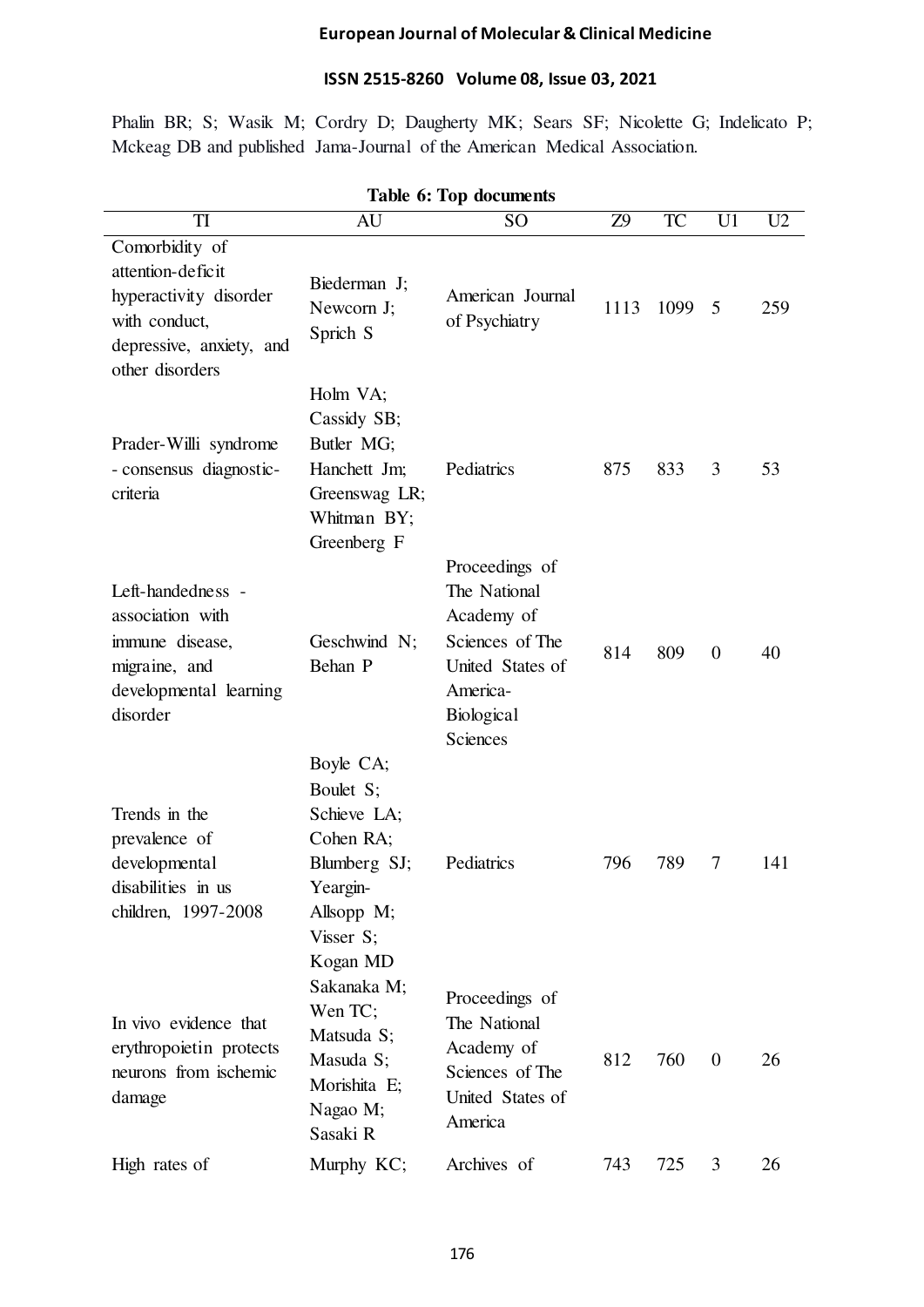| schizophrenia in adults<br>with Velo-cardio-facial<br>syndrome                                                                            | Jones LA;<br>Owen MJ                                                                                                                                                                          | General<br>Psychiatry                                                          |     |     |                |     |
|-------------------------------------------------------------------------------------------------------------------------------------------|-----------------------------------------------------------------------------------------------------------------------------------------------------------------------------------------------|--------------------------------------------------------------------------------|-----|-----|----------------|-----|
| a meta-analysis of<br>working memory<br>impairments in children<br>with attention-<br>deficit/hyperactivity<br>disorder                   | Martinussen R;<br>Hayden J;<br>Hogg-Johnson<br>S; Tannock R                                                                                                                                   | Journal of The<br>American<br>Academy of Child<br>and Adolescent<br>Psychiatry | 723 | 704 | 5              | 184 |
| Relationship between<br>concussion and<br>neuropsychological<br>performance in college<br>football players                                | Collins MW;<br>Grindel SH;<br>Lovell MR;<br>Dede DE;<br>Moser DJ;<br>Phalin BR;<br>Nogle S; Wasik<br>M; Cordry D;<br>Daugherty MK;<br>Sears SF;<br>Nicolette G;<br>Indelicato P;<br>Mckeag DB | Jama-Journal of<br>The American<br>Medical<br>Association                      | 547 | 542 | $\overline{0}$ | 75  |
| clinical practice<br>guideline - care of girls<br>and women with Turner<br>syndrome: a guideline<br>of the turner syndrome<br>study group | Bondy CA                                                                                                                                                                                      | Journal of Clinical<br>Endocrinology $\&$<br>Metabolism                        | 555 | 516 | 3              | 48  |
| Mathematics and<br>learning disabilities                                                                                                  | Geary DC                                                                                                                                                                                      | Journal of<br>Learning<br><b>Disabilities</b>                                  | 519 | 502 | 6              | 108 |

# **ISSN 2515-8260 Volume 08, Issue 03, 2021**

*Note.* TI=Document Title, AU=Authors, SO=Publication Name, Z9=Total Times Cited Count, TC=Total Citation, U1=Usage Count (Last 180 Days), U2=Usage Count (Since 2013)

# *Productive authors*

The productive author presented the following in Table 7. Gillberg C (Affiliation: Karolinska Institute, Country: Sweden) was the most productive author to publish 35 articles, followed by Cornoldi C (University of Padua, Italy), the second most productive author to publish 29 articles, and Geary DC (Vanderbilt University, USA) the third most productive author to publish 27 articles. Cited Count Effect, Geary DC ranked first with 3309 quotations, followed by Gillberg C (2357 quotations) and Mazzoccos MMM (1130).

On the author's main quality parameters, i.e., h index and g\_index, Gillberg C. ranked first with h\_index value 24 and a g\_index value is 35. Geary DC ranked second with h\_index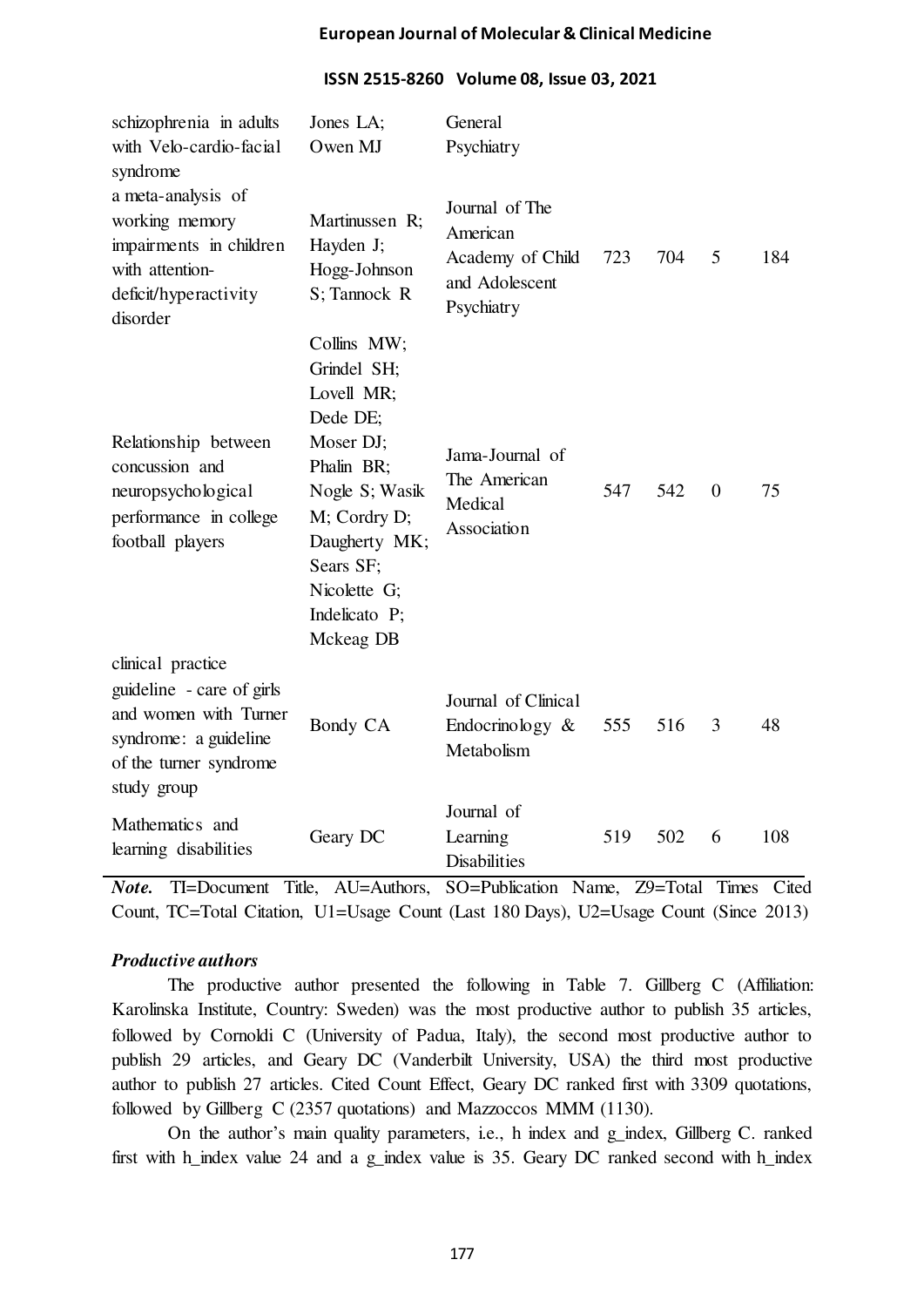### **ISSN 2515-8260 Volume 08, Issue 03, 2021**

value 23 and g\_index value 27, Fuchs LS ranked third with h\_index value 17, and g\_index value 23.

| Author                                                | Affiliation               | Country      | h index | g_index | ТC   | TP  |
|-------------------------------------------------------|---------------------------|--------------|---------|---------|------|-----|
| Gillberg C                                            | Karolinska Institute      | Sweden       | 24      | 35      | 2357 | 35  |
| Cornoldi C                                            | University of Padua       | <b>Italy</b> | 14      | 24      | 594  | 29  |
| Geary DC                                              | Vanderbilt University     | <b>USA</b>   | 23      | 27      | 3309 | 27  |
| Fuchs LS                                              | Florida State University  | <b>USA</b>   | 17      | 25      | 1194 | 25  |
| Mazzocco                                              |                           | UK           | 16      | 25      | 1330 | -25 |
| <b>MMM</b>                                            | Johns Hopkins University  |              |         |         |      |     |
| Fuchs D                                               | Vanderbilt University     | <b>USA</b>   | 15      | 23      | 1026 | 23  |
| Kerr M                                                | <b>Cardiff University</b> | <b>USA</b>   | 12      | 23      | 573  | 23  |
| Mckenzie K                                            | Northumbria University    | UK           | 10      | 15      | 240  | 22  |
| <b>Bhaumik S</b>                                      | University of Leicester   | UK           | 8       | 19      | 392  | 21  |
|                                                       | Camden and Islington NHS  | UK           | 9       | 19      | 388  | 21  |
| Hassiotis A                                           | <b>Foundation Trust</b>   |              |         |         |      |     |
| <i>Note</i> . TC=Total Citation, TP=Total Publication |                           |              |         |         |      |     |

**Table 7: Top productive authors**

### *Author's publications*

The author's publication, illustrated in Figure 2, showed the authorship of the articles' publications. Source-wise distribution, as presented in Table 3. Two authors contributed 2189 articles, while three authors contributed (1847) articles. It is followed by a single author (1747), four authors (1240), five authors (805), six authors (543), and seven authors (351) articles. It was followed by eight authors (202), nine authors (164), ten authors (109), 11 authors (62), 12 authors (46), 13 authors (38) and 14 authors (36), 15 authors (34), 16 authors (19), 18 authors (12), 17 authors and 19 authors (11).21 and 22 authors (7) and 20 and 24 authors (6), 26 authors (5), 27, 32 and 36 authors contributed (3), 23, 25, 28, 29, 30, and 59 authors contributed (2) articles. In addition, 31,33,35,45,56,58,68,69,70,71,74 and 214 authors contributed a single article.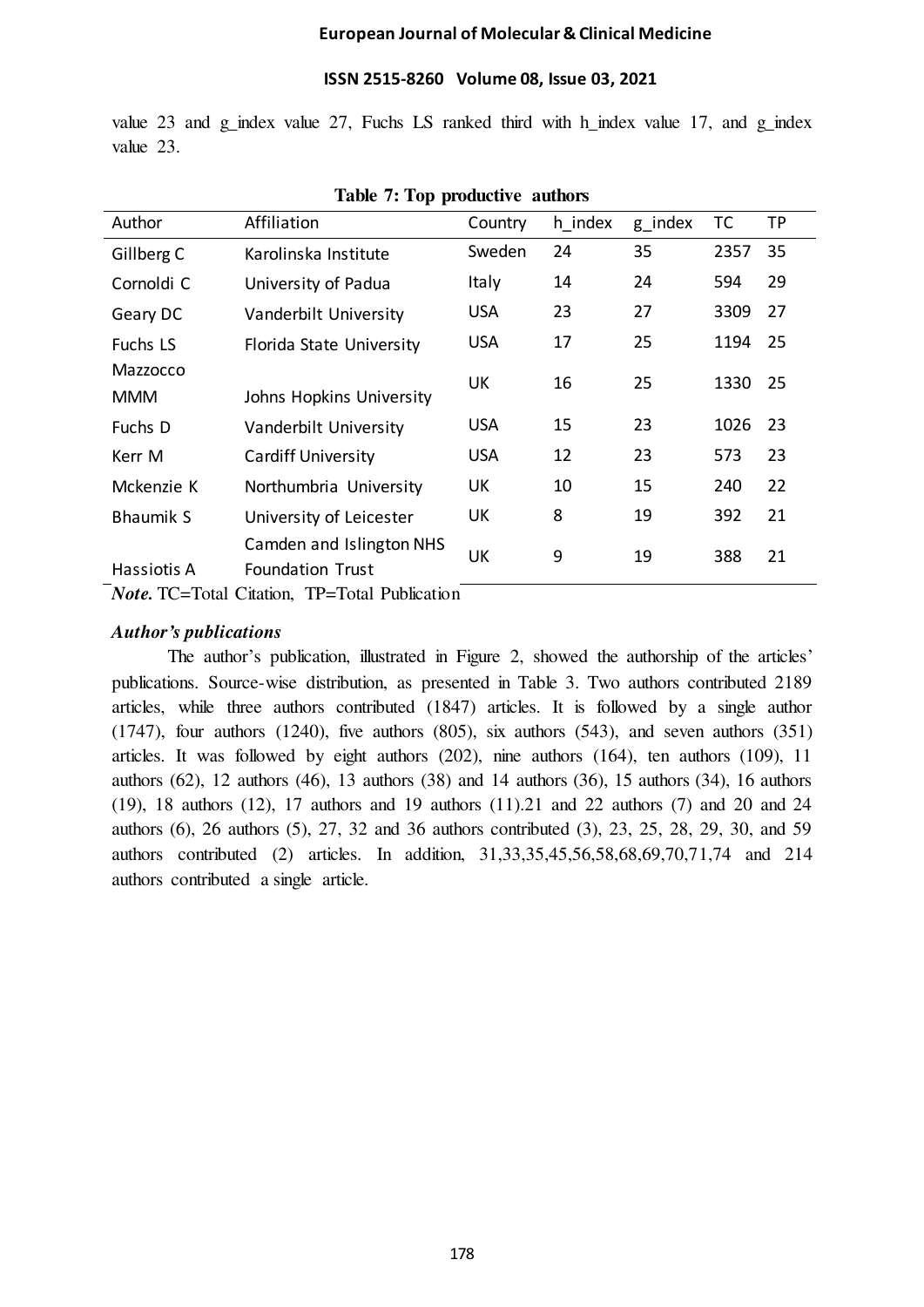**ISSN 2515-8260 Volume 08, Issue 03, 2021** 



**Fig.2.Authors publications**

### *Co-occurrence author keywords*

Co-occurrence of author keywords Figures3 selected Co-occurrence from analysis types and author keywords from the analysis unit—selected criteria for the full method of counting. The minimum number of author keywords selected was 25. There was a total of 15382 author keywords, and 88 sources met the thresholds. The total strength of the cooccurrence links with other keywords wascalculated for each of the 88 sources. The keywords of the authors with the greatest total link strength were selected. The total number was 88, cluster 7, links 1240 and the total link strength was 3300.



**Fig.3.Co-occurrence author keywords**

# *Co-authorship with authors: visualization of density*

Co-authorship with authors' density visualization is shown in Figure 4. Selected coauthors of the analysis type and authors of the analysis unit. The selected full method of counting the criteria of the method. The minimum number of authors' chosen documents was 4. A total of 8491 sources were identified, and 79 authors met the thresholds. The total strength of the co-authorship links with other authors wascalculated for each of the 79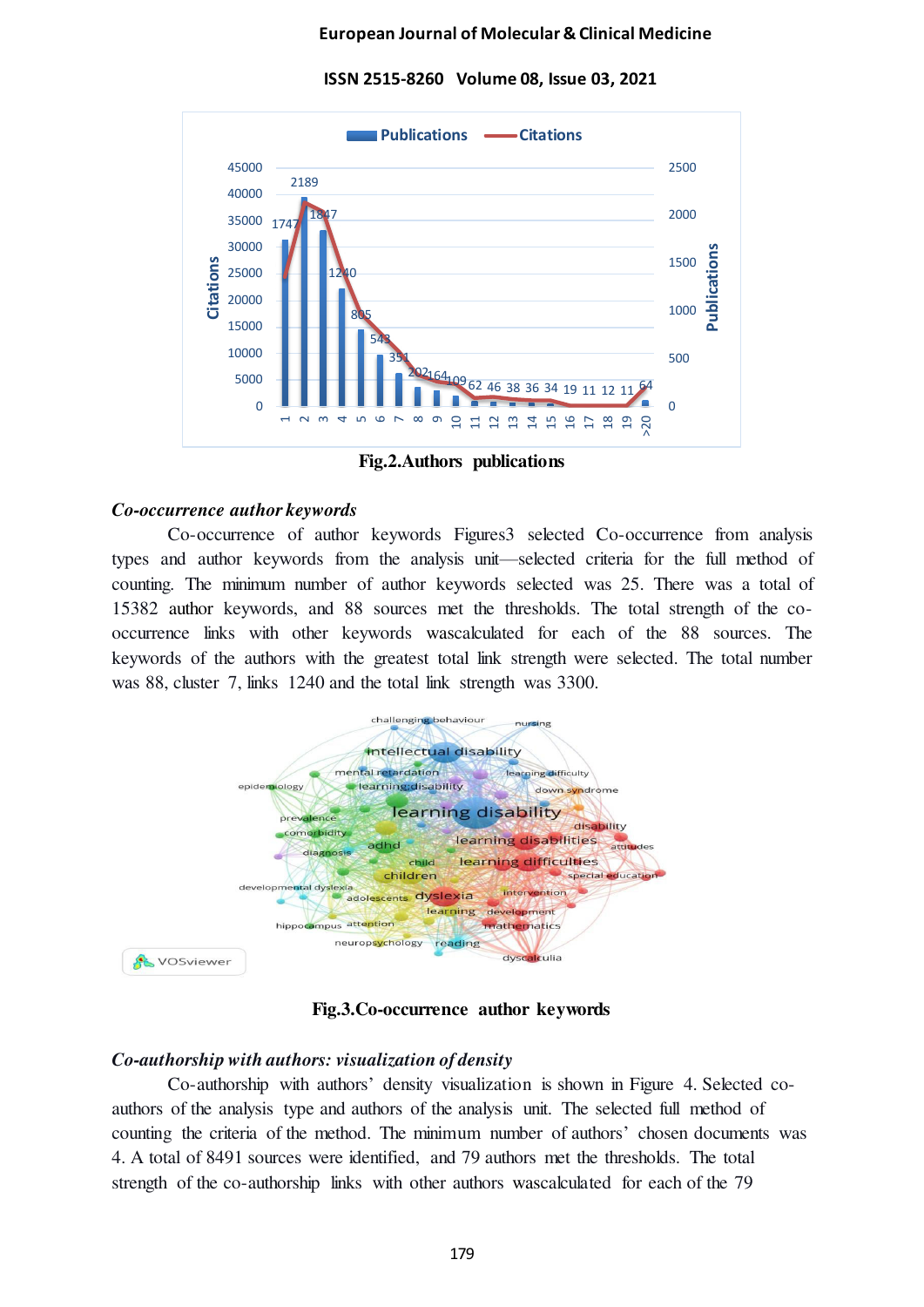# **ISSN 2515-8260 Volume 08, Issue 03, 2021**

authors. The authors with the highest overall link strengthswere selected. The total itemswere79; cluster 79, link 0, and total link strengths were 0.



**Fig.4***.***Co-authorship with authors: visualization of density**

# *Co-authority with the organization*

Co-authority with the organization in Figure 5. Selected Co-authors from analysis types and organizations from the analysis unit. The selected full method of counting the criteria of the method. The minimum number of documents of the organizations chosen was 25. A total of 6521 organizations and 92 organizations met the thresholds. The total strengths of the co-authorship links with other organizations were calculated for each of the 92 organizations. Organizations with the highest overall link strengths have been selected. The total item was 79, cluster 6, links 643, and total link strength was 1132.



**Figure 5. Co-authority with the organization**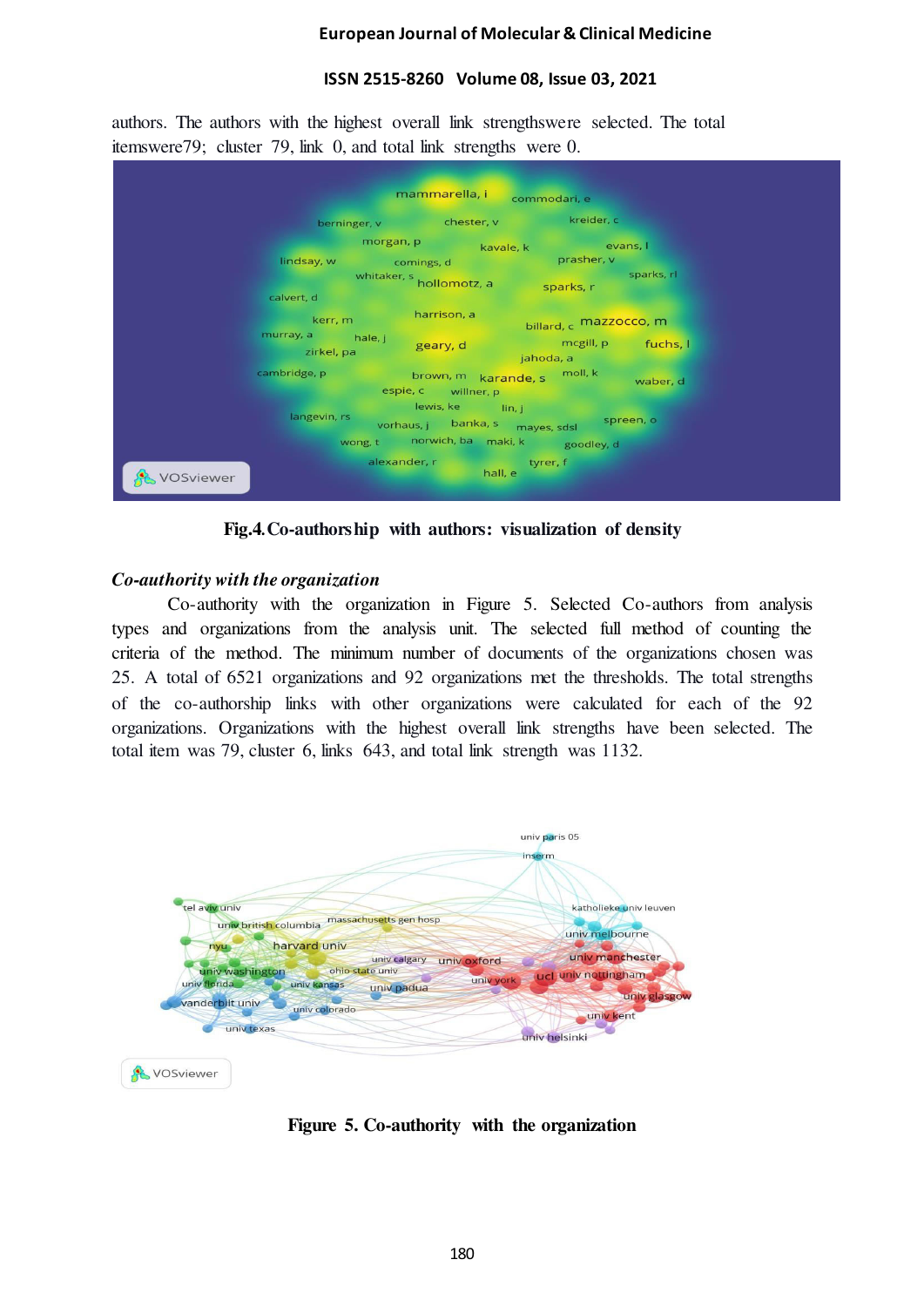**ISSN 2515-8260 Volume 08, Issue 03, 2021** 

### **Discussion**

Therefore, this paper offers a comprehensive bibliometric analysis of research LD in a broad spectrum across the landscape of science and social science through various bibliometric approaches, including descriptive analysis, network analysis, and constructing and visualizing bibliometric networks. The results show that out of 9526 articles published in the Year of Wise Distribution, the highest number of research articles was published in 2016- 2020 with 2647 research articles. Total Global Citation Sources (49465) was the highest in the years 2006-2010. Article type document constitutes 7619 records among the different types of documents; WoS database core collection's total citations are161897 with Z9 (165926). Usage count (Last 180 Days) (4835), user count (Since 2013) (77227). Journal of Learning Disabilities (IF<sub>2018</sub>=2.341) published the highest number of articles (282) on the LD, with Z9 being 8338, U1 being 186, U2 being 3142, and the highest number of citations being 8173. Wiley's top publisher distributed the highest number of articles (829) on LD with Z9 is 15905, U1 is 713, U2 is 10199, and the most impressive number of citations the USA is 15493.

The USA's most productive city was Hoboken, with 1,047 articles, followed by New York in the USA (875), and Oxford in the UK (798) ranked 1-3. The top documents received by the highest total number of times cited count  $(Z9 = 1113)$  were 'Comorbidity of attentiondeficit hyperactivity disorder with behavioral, depressive, anxiety, and other disorders' by Biederman J; Newcorn J; Sprich S, published by the American Journal of Psychiatry with the science core collection times cited (TC = 1099), usage count (Last 180 Days) is (U1 = 5), usage count (since 2013) is  $(U2 = 259)$ . The most productive author to publish 35 articles was Gillberg C (Karolinska Institute, Sweden). In this paper, it was noted that two authors contributed 2189 articles. In Author keywords, the minimum number of author keywords selected was 25. There was a total of 15382 author keywords, and 88 sources met the thresholds. The selected minimum number of documents of authors was 4. A total of 8491 sources were identified, and 79 authors met the thresholds. The total strength of the coauthorship links with other authors was calculated for each of the 79 authors.

#### **Conclusion**

This study presents the findings of exploring learning Analytics, as reflected in the published research. The goal of this research was to perform a quantitative analysis in the LD area between 1970 and 2020 using bibliometric methods. Generally, this study's results have shown that the proportion of learning disabilities is on the rise. Furthermore, research on LD can be done in a more specific area in the future. It must be undertaken on the various academic backgrounds of bibliometric researchers. This would contribute to a better understanding of LDs for researchers in different disciplines (Vijayalakshmi & Swaminathan, 2017).

### **Declaration of Conflicting Interests**

The author(s) did not declare any potential conflicts of interest concerning the research, authorship, and publication of this article.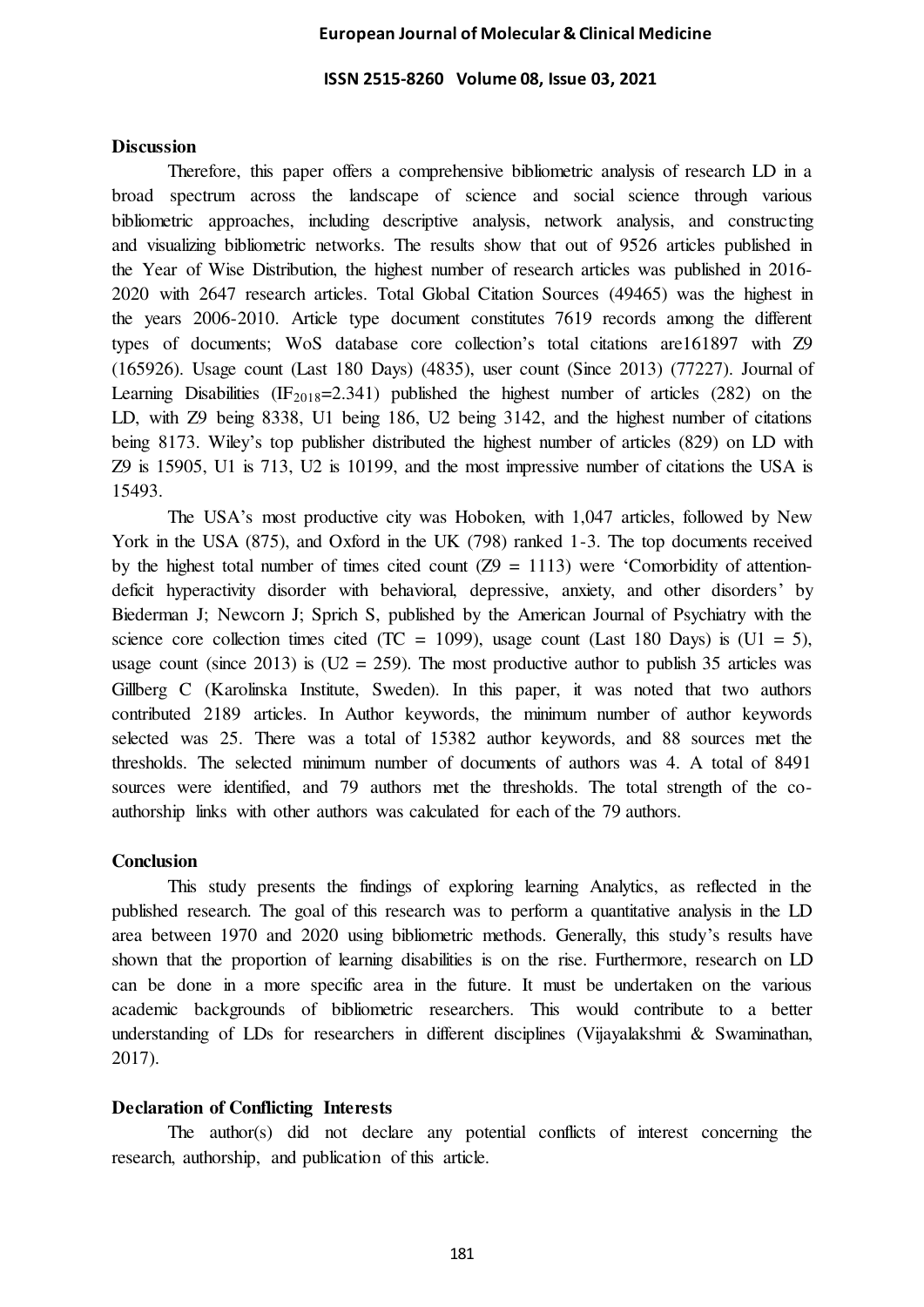**ISSN 2515-8260 Volume 08, Issue 03, 2021** 

### **References**

- Ahmad, S. A. J., Abdel-Magid, I. M., & Hussain, A. (2017). Comparison among journal impact factor, SCimago journal rank indicator, eigenfactor score and h5-index of environmental engineering journals. *COLLNET Journal of Scientometrics and Information Management*, *11*(1), 133–151. https://doi.org/10.1080/09737766.2016.1266807
- Albrecht, G., Snyder, S., Bickenbach, J., & Mitchell, D. (2006). Learning Disability. In *Encyclopedia of disability* (Vol-3, p. 1034). SAGE Publications Inc.
- Bastable, S. B., Gramet, P., Jacobs, K., & Sopczyk, D. L. (2011). *Health Professional Educator as*. www.jblearning.com.
- Berk, R. A. (1983). Toward a definition of learning disabilities: progress or regress? Toward a definition of learning disabilities: progress or regress? *Source: Education and Treatment of Children*, *6*(3), 285–310. https://www.jstor.org/stable/42898784
- Black, F. W. (1974). The Word Explosion in Learning Disabilities: A Notation of Literature Trends 1962–1972. *Journal of Learning Disabilities*, *7*(5), 323–324. https://doi.org/10.1177/002221947400700511
- Boote, J., Wong, R., & Booth, A. (2015). "Talking the talk or walking the walk?" A bibliometric review of the literature on public involvement in health research published between 1995 and 2009. *Health Expectations*, *18*(1), 44–57. https://doi.org/10.1111/hex.12007
- Borg, C., Hallberg, I. R., & Blomqvist, K. (2006). Life satisfaction among older people (65+) with reduced self-care capacity: the relationship to social, health and financial aspects. *Journal of Clinical Nursing*, *15*(5), 607–618. https://doi.org/10.1111/j.1365- 2702.2006.01375.x
- Casas-Tost, H., & Rovira-Esteva, S. (2015). Mapping Chinese language pedagogy from 1966 to 2013 : a bibliometric study of the Journal of Chinese Language Teachers Association. *Journal of the Chinese Language Teachers Association*, *50*(2), 0031–0058.
- Cole, F. J.; Eales, N. B. (1917). The history of comparative anatomy: Part I.—A statistical analysis of the literature. *Science Progress (1916-1919)*, *11*(44), 578–596. https://www.jstor.org/stable/43426882
- Dai, Q., Kong, X., Song, Y., Zhou, A., Zhang, X., Zhang, P., Li, M., Liu, X., Wang, J., & Xu, H. (2019). Prevalence and Risk Factors of Autism Spectrum Disorders in Children Aged 18-36 Months in Hubei Province. *China. Journal of Family Medicine and Health Care*, *5*(4), 64–69. https://doi.org/10.11648/j.jfmhc.20190504.15

Fernandez-Batanero, J. M., Montenegro-Rueda, M., Fernandez-Cerero, J., & Garcia-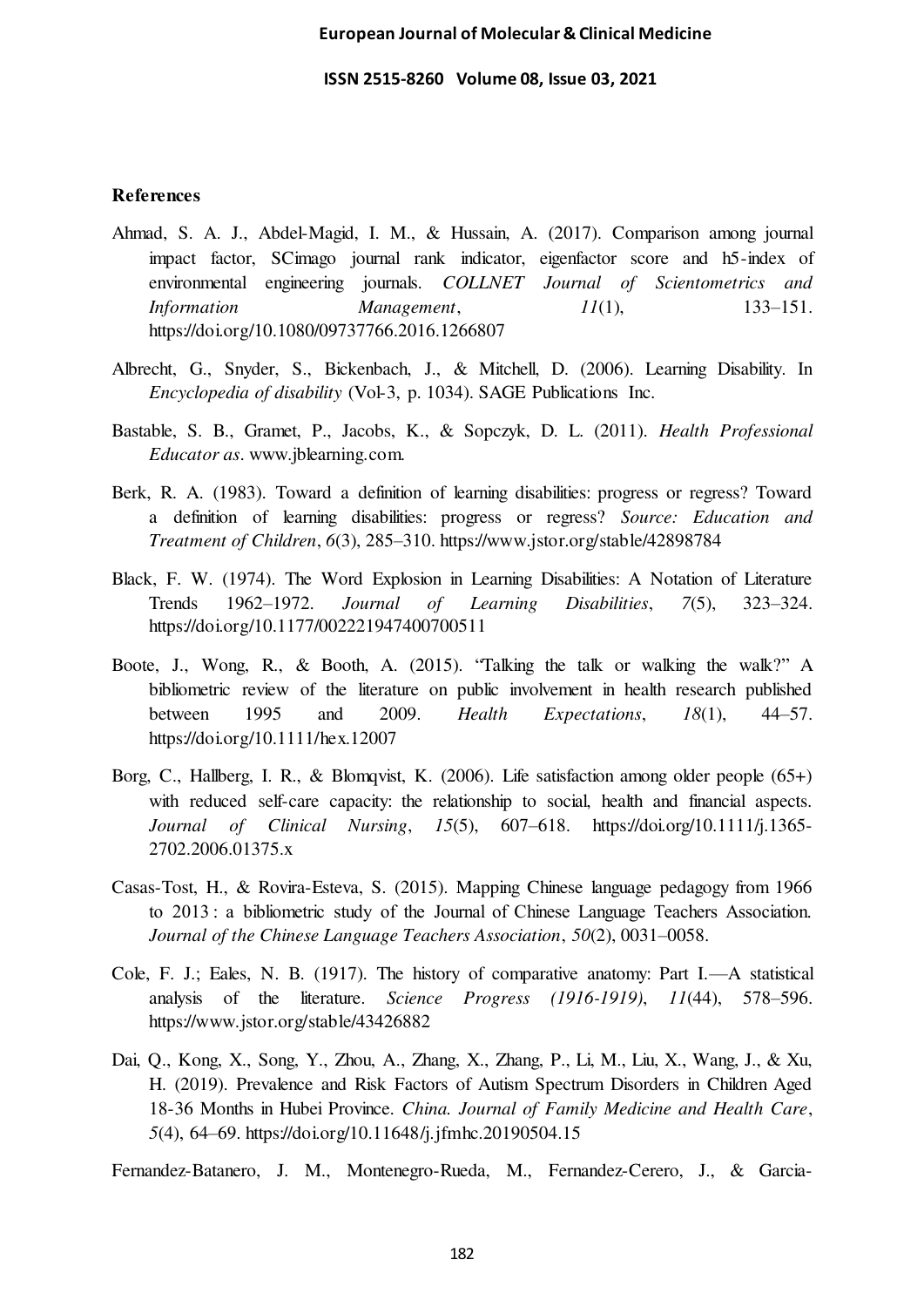#### **ISSN 2515-8260 Volume 08, Issue 03, 2021**

Martinez, I. (2020). Impact of the information and communication technologies on the education of students with down syndrome: A bibliometric study (2008-2018). *European Journal of Educational Research*, *9*(1), 79–89. https://doi.org/10.12973/eujer.9.1.79

- Geary, D. C. (2004). Mathematics and Learning Disabilities. In *Journal of Learning Disabilities* (Vol. 37, Issue 1, pp. 4–15). SAGE Publications Inc. https://doi.org/10.1177/00222194040370010201
- Gupta, B. M., Bala, A., & Kaur, H. (2011). Mapping of AIDS/HIV Research in India: A Scientometrics Analysis of Publications Output during 1999–2008. *Collnet Journal of Scientometrics and Information Management*, *5*(2), 185–203. https://doi.org/10.1080/09737766.2011.10700912
- Gupta, B. M., & Bhattacharya, S. (2004). Bibliometric approach towards mapping the dynamics of science and technology. *DESIDOC Bulletin of Information Technology*, *24*(1), 3–8. https://doi.org/10.14429/dbit.24.1.3616
- Hammill, D. D. (1990). On defining learning disabilities: an emerging consensus. *Journal of Learning Disabilities*, *23*(2), 74–84. https://doi.org/10.1177/002221949002300201
- Hammill, Donald D., Leigh, J. E., McNutt, G., & Larsen, S. C. (1988). A new definition of learning disabilities. *Learning Disability Quarterly*, *11*(3), 217–223. https://doi.org/10.2307/1510766
- Ho, Y. S. (2014). A bibliometric analysis of highly cited articles in materials science. *Current Science*, *107*(9), 1565–1572. https://www.jstor.org/stable/24107217
- Hussain, A. & Swain, D. K. (2011). A Citation Analysis of Top Research Papers of Computer Science. *International Research: Journal of Library & Information Science*, *1*(2), 121–132.
- Hussain, A & Fatima, N. (2011). A bibliometric analysis of the "IFLA Journal" during 2006-2010. *International Journal of Information Research*, *1*(1), 2–12.
- Hussain, A, Ahmad, S., Sahay, A., Bakhshi, Z., & Fatima, N. (2020). Mapping of Autism Spectrum Disorders Research : A Bibliometric Analysis of Highly Cited Research Output. *International Journal of Economics Business and Human Behaviour*, *1*(3), 71– 83. https://doi.org/10.5281/zenodo.4405066
- Hussain, Akhtar;, Fatima, N., & Kumar, D. (2011). Bibliometric analysis of the "Electronic Library" journal (2000-2010) in the Electronic. *Webology*, *8*(1), 1–11.
- Hussain, Akhtar, & Fatima, N. (2010). A bibliometric analysis of the ' Chinese librarianship : an International Electronic Journal (2006 - 2010). *Chinese Librarianship: An International Electronic Journal*, *31*, 1–14. http://www.iclc.us/cliej/cl31HF.pdf%5CnA
- Jeyanthi, G., Vinayagamoorthy, P., Ramakrishnan, J., & Shanthi, J. (2015). Bibliometric Analysis of Literature on Ebola (1995 – 2014). *Indian Journal of Library and Information Science*, *9*(2), 133–144. https://doi.org/10.21088/ijlis.0973.9548.9215.4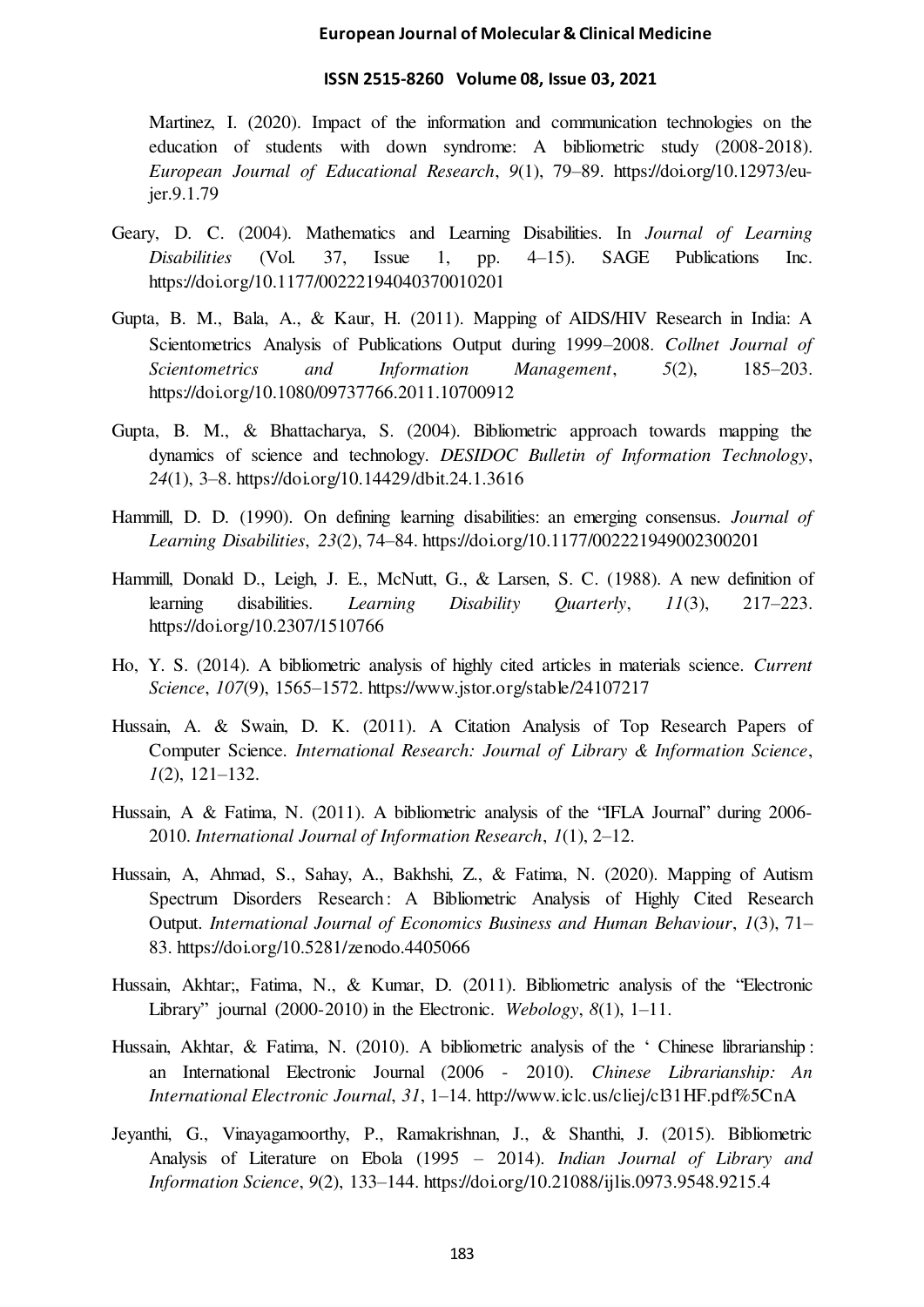#### **ISSN 2515-8260 Volume 08, Issue 03, 2021**

- Learner, J. (1981). *Learning disabilities:Theories, Diagnosis and Teaching Strategies* (5th ed.). Houghton Miffin Company, Bostan.
- Li, L., Ma, X., Pandey, S., Deng, X., Chen, S., Cui, D., & Gao, L. (2018). The Most-Cited Works in Severe Traumatic Brain Injury: A Bibliometric Analysis of the 100 Most-Cited Articles. *World Neurosurgery*, *113*, e82–e87. https://doi.org/10.1016/j.wneu.2018.01.164
- Liu, X. (2013). Full-Text Citation Analysis : A New Method to Enhance. *Journal of the American Society for Information Science and Technology*, *64*(July), 1852–1863. https://doi.org/10.1002/asi
- Malekpour, M., Aghababaei, S., & Abedi, A. (2013). Working memory and learning disabilities. In *International Journal of Developmental Disabilities* (Vol. 59, Issue 1, pp. 35–46). https://doi.org/10.1179/2047387711Y.0000000011
- Merigó, J. M., Blanco-Mesa, F., Gil-Lafuente, A. M., & Yager, R. R. (2017). Thirty Years of the International Journal of Intelligent Systems: A Bibliometric Review. *International Journal of Intelligent Systems*, *32*(5), 526–554. https://doi.org/10.1002/int.21859
- Ormrod, J. (1997). Educational psychology: Developing learners. In *Educational psychology: Developing learners*.
- Osareh, F. (1996). Bibliometrics, citation analysis and co-citation analysis: A review of literature II. In *Libri* (Vol. 46, Issue 4, pp. 217–225). https://doi.org/10.1515/libr.1996.46.4.217
- Pritchard, A. (1969). Statistical bibliography or bibliometrics. *Journal of Documentation*, *25*(4), 348. https://www.researchgate.net/profile/Alan\_Pritchard/publication/236031787\_Statistical\_ Bibliography\_or\_Bibliometrics/links/0c960515e7c3e50f9c000000/Statistical-Bibliography-or-Bibliometrics
- Ram, S. (2020). Coronavirus Research Trends: A 50–Year Bibliometric Assessment. *Science and Technology Libraries*, *00*(00), 1–17. https://doi.org/10.1080/0194262X.2020.1742270
- Riesenberg, D., Jama, G. L.-, & 1990, U. (1990). The order of authorship: who's on first? *Jamanetwork.Com*, *264*(14), 1857. https://jamanetwork.com/journals/jama/articleabstract/383545
- Santhakumar, R., Kaliyaperumal, K., & Louies, S. (2020). *Scientometric Profile of the University of Madras : The Mother of South Indian Universities*. *40*(3), 185–191.
- Stefanidis, V., Poulos, M., & Papavlasopoulos, S. (2018). Bibliometrics EEG metrics associations and connections between learning disabilities and the human brain activity. *Smart Innovation, Systems and Technologies*, *108*(3), 177–181. https://doi.org/10.1007/978-3-319-97679-2\_11
- Sweileh, W. M., Al-Jabi, S. W., Sawalha, A. F., & Zyoud, S. H. (2016). Bibliometric profile